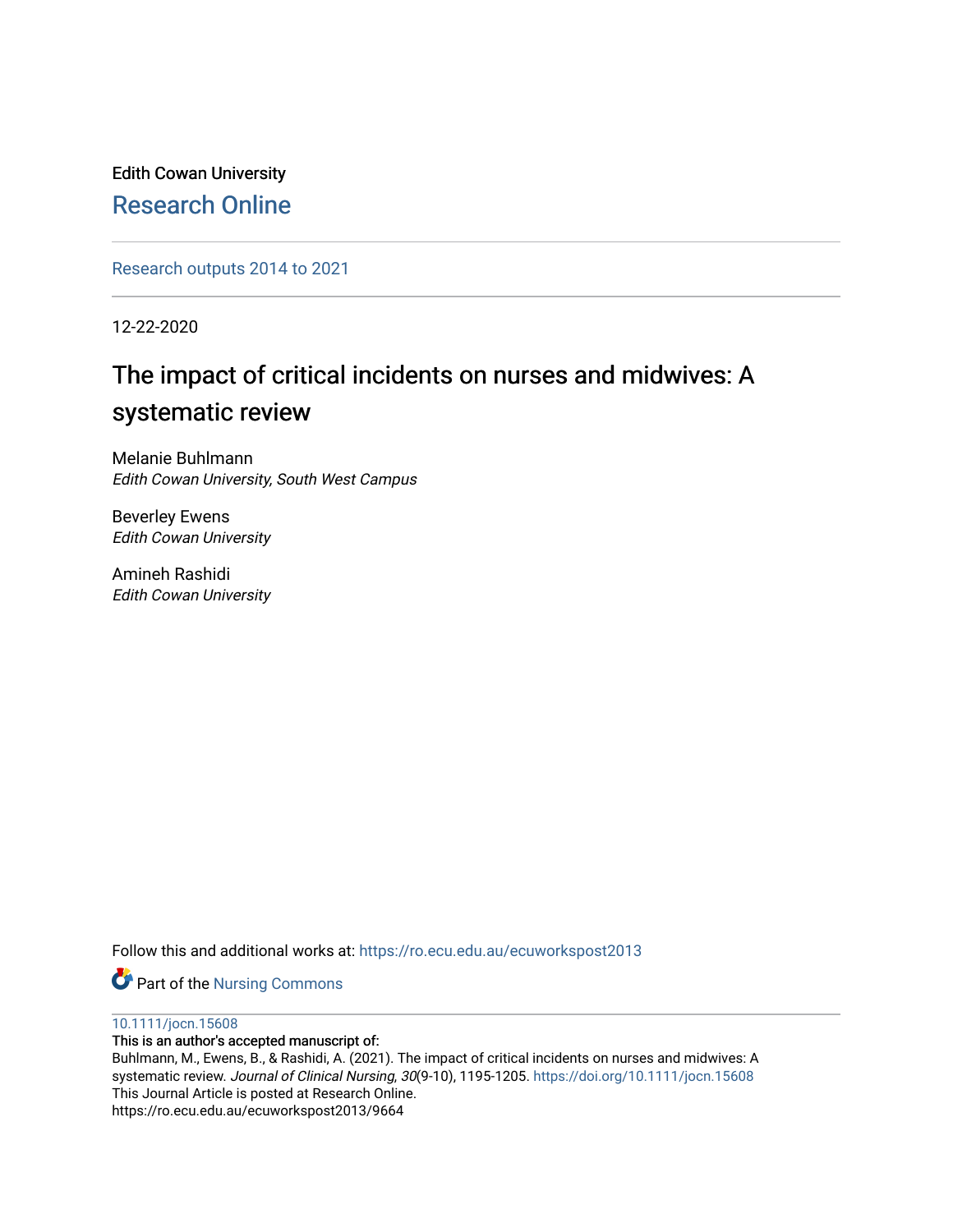This is the peer reviewed version of the following article: Buhlmann, M., Ewens, B., & Rashidi, A. (2021). The impact of critical incidents on nurses and midwives: A systematic review. *Journal of Clinical Nursing, 30*(9-10), 1195-1205. [https://doi.org/10.1111/jocn.15608, w](https://doi.org/10.1111/jocn.15608)hich has been published in final form at https://doi.org/10.1111/jocn.15608. This article may be used for non-commercial purposes in accordance with Wiley Terms and Conditions for Use of Self-Archived Versions.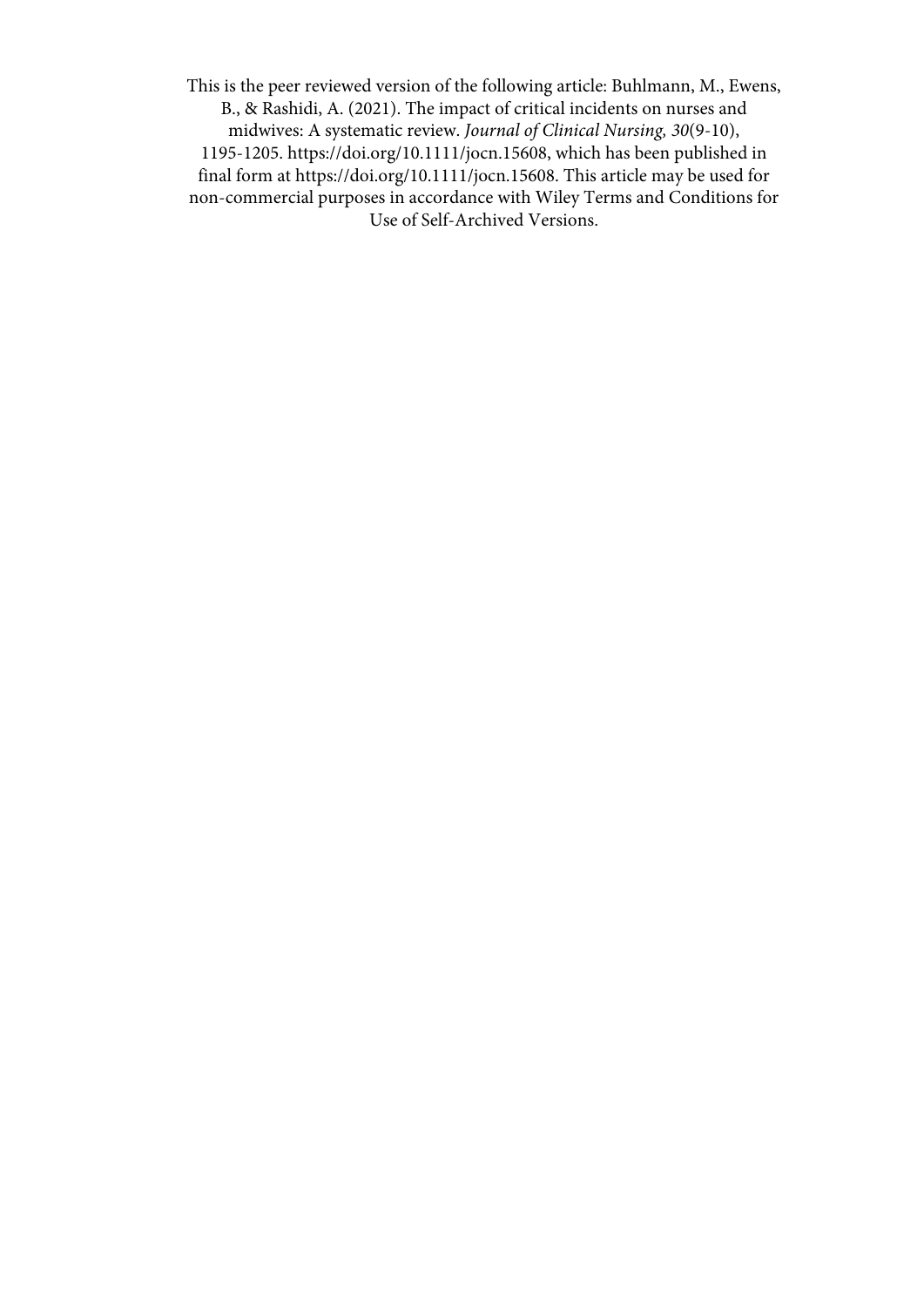## **The impact of critical incidents on nurses and midwives: A systematic review**

## **Authorship**

Melanie BUHLMANN, RN, BSc, MNurs(Research), Lecturer Nursing<sup>1</sup> Beverley EWENS, RN, PhD, Associate Dean, Associate Professor <sup>2</sup> Amineh RASHIDI, RN, MSc, PhD, Lecturer Nursing <sup>3</sup>

<sup>1</sup> School of Nursing & Midwifery, Edith Cowan University 585 Robertson Drive, Bunbury WA 6230, Western Australia Phone: +61 8 9870 7861 E-mail: [m.buhlmann@ecu.edu.au](mailto:m.buhlmann@ecu.edu.au)

<sup>2</sup> School of Nursing & Midwifery, Edith Cowan University 270 Joondalup Drive, Joondalup WA 6027, Western Australia Phone: +61 8 6304 3542 E-mail: [b.ewens@ecu.edu.au](mailto:b.ewens@ecu.edu.au)

<sup>3</sup> School of Nursing & Midwifery, Edith Cowan University 270 Joondalup Drive, Joondalup WA 6027, Western Australia Phone: +61 8 6304 3474 E-mail: [a.rashidi@ecu.edu.au](mailto:a.rashidi@ecu.edu.au)

## **Acknowledgments**

Acknowledgement of the Edith Cowan University Librarians Diane Ingram and Deborah Turner for the delivery of professional development skills and assistance with the database search.

## **Conflict of Interest**

The authors have no conflicts of interest to declare.

## **Funding Statement**

No funding was received for this systematic review.

**Keywords:** adverse event, clinical incident, critical incident, nurses, midwives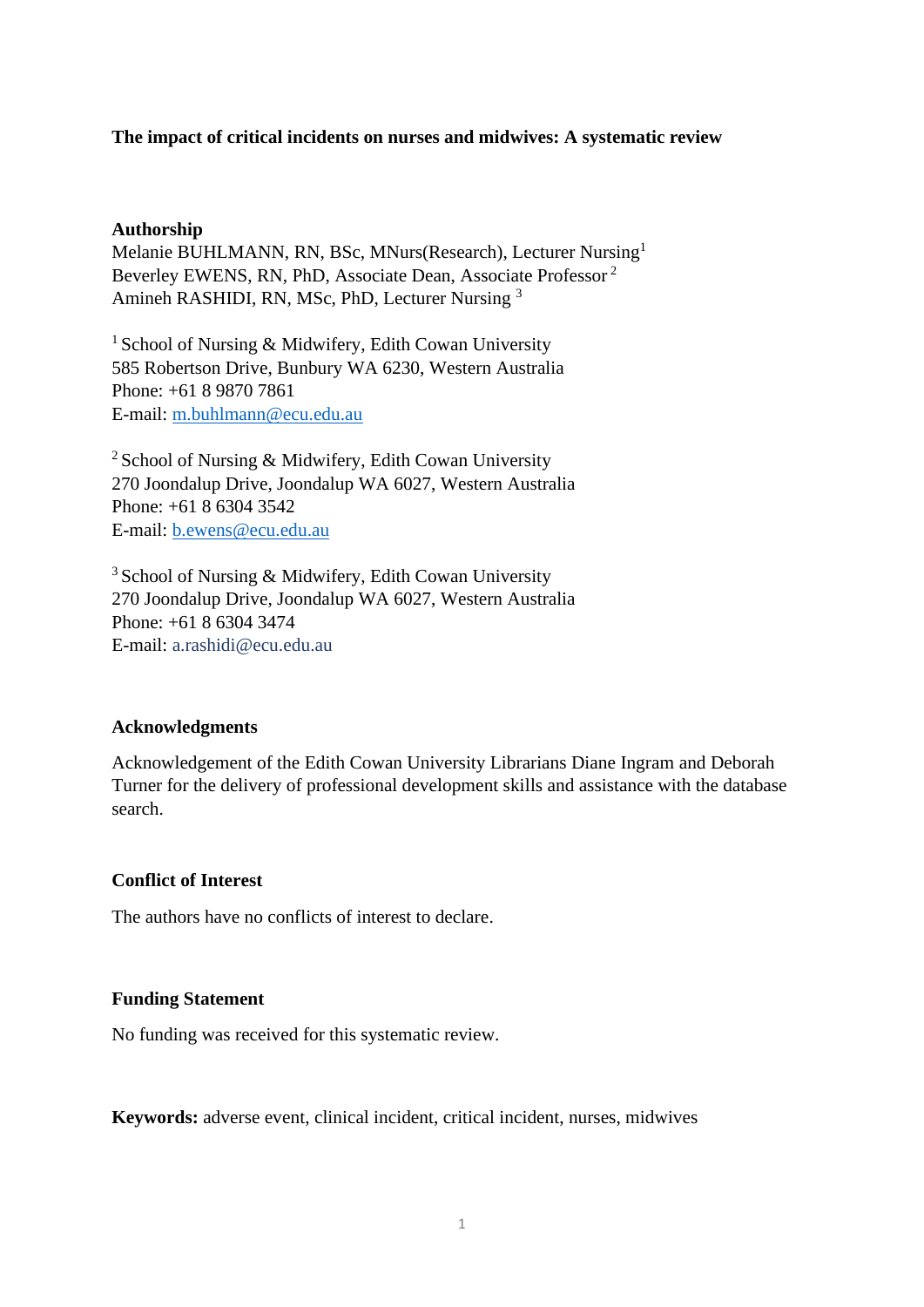## **Abstract**

## **Aims**

To synthesise the existing literature which focuses on the impact of critical incidents on nurses and midwives, and to explore their experiences related to the support they received in the current healthcare environment in order to move-on from the event.

#### **Design**

Systematic review and qualitative synthesis.

#### **Data sources**

The electronic databases CINAHL, MEDLINE, PsycINFO, PubMed, Embase and Nursing and Allied Health (ProQuest) were systematically searched from 2013-2018 and core authors and journals identified in the literature were manually investigated.

## **Review methods**

Qualitative studies of all research design types written in English were included according to the PRISMA reporting guidelines. The methodological quality of included studies was evaluated using the Joanna Briggs Institute (JBI) Critical Appraisal Checklist for Qualitative Research.

#### **Results**

A total of 7,520 potential publications were identified. After removal of duplicate citations, study selection and appraisal process, 11 qualitative primary research papers progressed to the meta-synthesis by meta-aggregation. The 179 findings and sub-findings from the included studies were extracted, combined and synthesised into three statements addressing three different aspects within the context of critical incidents: the experiences of the impact, the perceptions of support and the ability to move-on.

## **Conclusion**

This review illuminated that moving-on after critical incidents is a complex and wearisome journey for nurses and midwives. More attention should to be drawn to second victims within general nursing and midwifery practice to strengthen their ability to navigate the aftermath of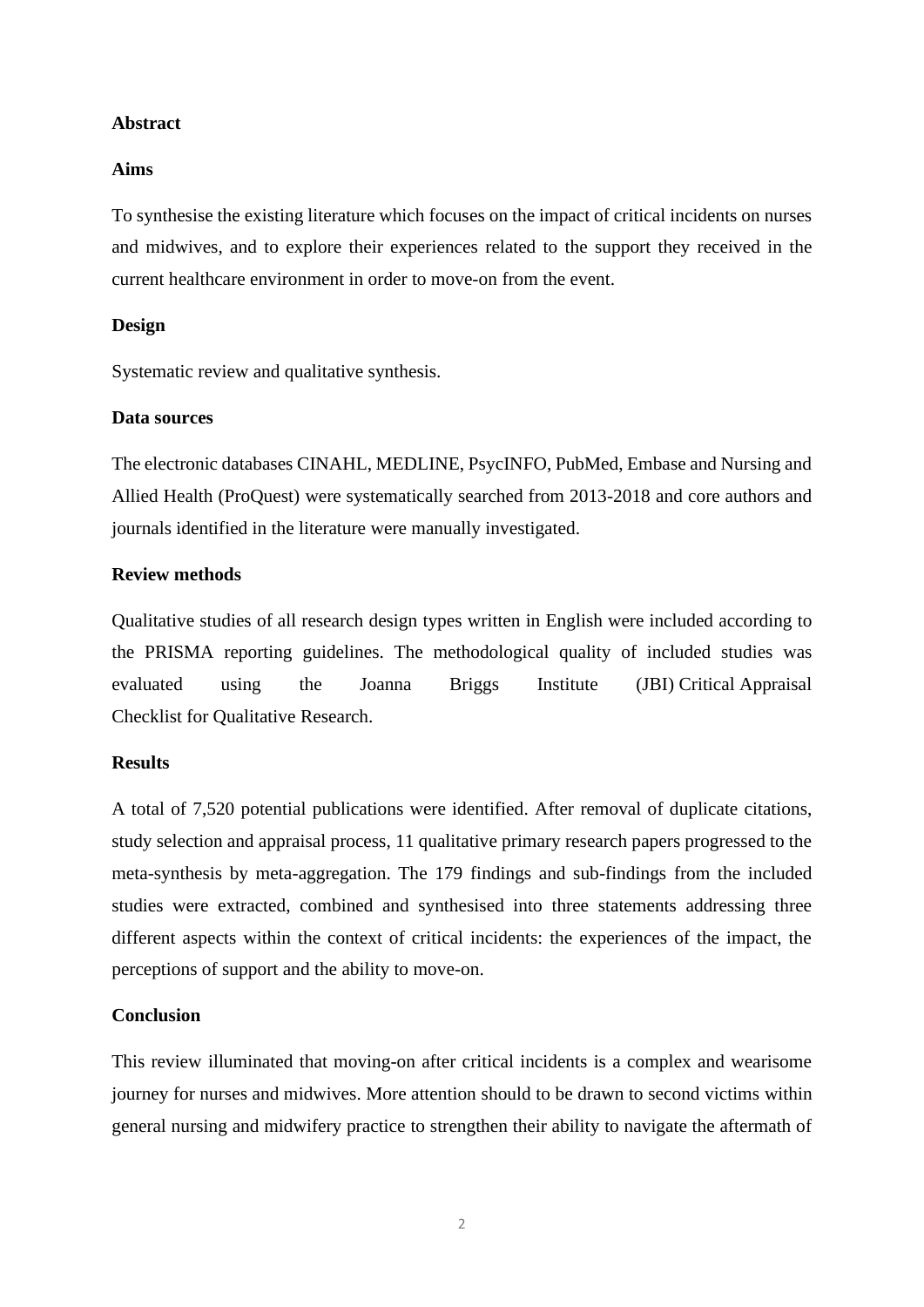critical incidents and reclaim the professional confidence indispensable to remain in the workforce.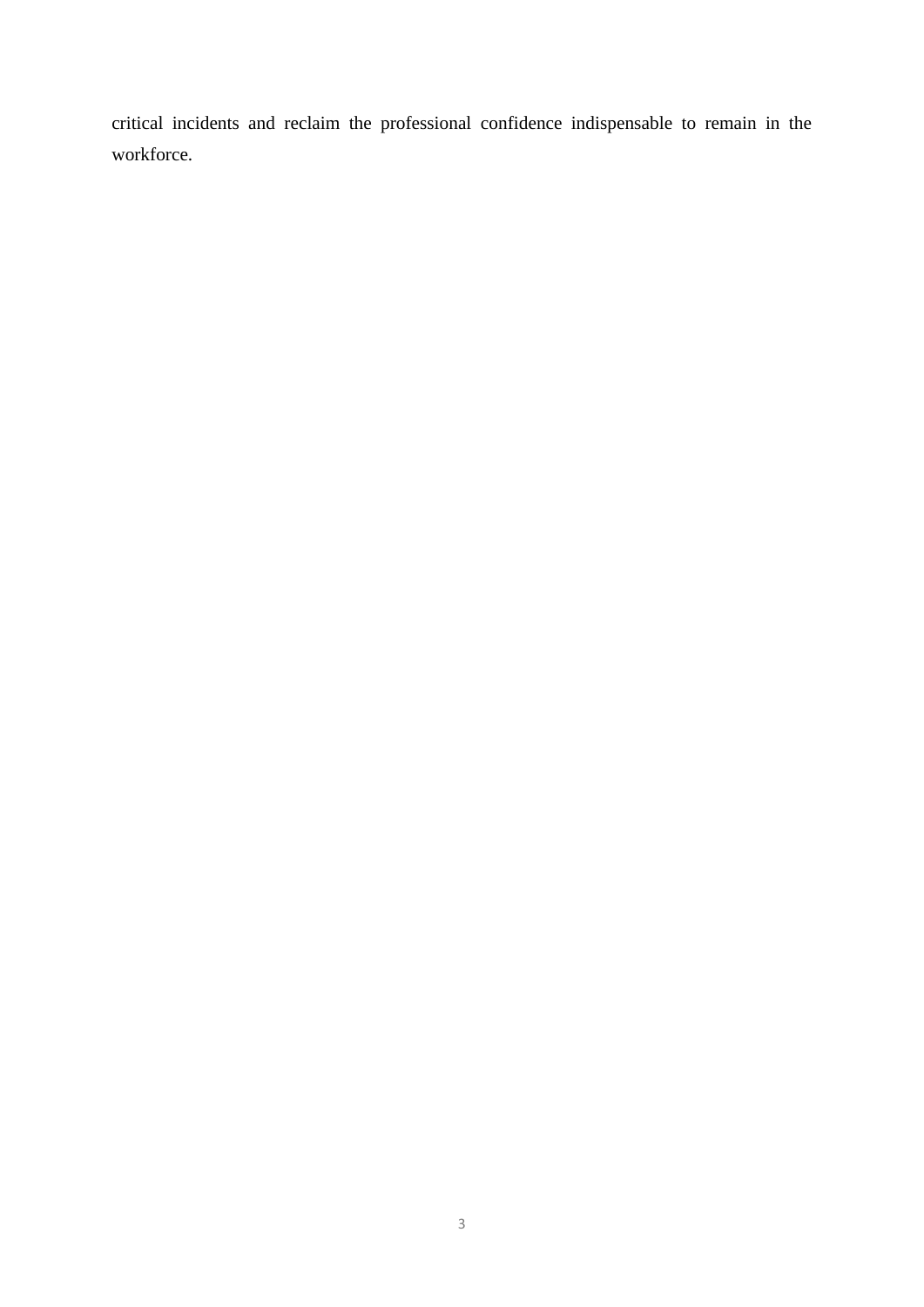#### **The impact of critical incidents on nurses and midwives: A systematic review**

## **1. INTRODUCTION**

Many health care professionals, including nurses and midwives, have described their involvement in critical incidents as the "darkest hour" of their professional careers (Scott et al., 2009, p. 328). Incidents have the potential to leave heath care professionals in significant distress, and hence have been described as the second victims of critical incidents. The notion of second victims has drawn attention to and inspired international exploration of this phenomenon (Wu, 2000).

A critical incident is defined as "a sudden unexpected event that has an emotional impact sufficient to overwhelm the usually effective coping skills of an individual and cause significant psychological stress" (de Boer et al., 2011, p. 316). A critical incident may not necessarily stem from catastrophic circumstances; the emotional, physical and professional impact on those involved can occur following any adverse event, clinical error or patient incident (de Boer et al., 2011). Regardless of the heterogeneity of critical incidents, the involvement in them can cause many health care professionals to experience emotional suffering and disturbing perceptions of their personal and professional self-image, which are often associated with long-term emotional sequelae and professional isolation (Scott et al., 2009).

The associated profound consequences of critical incidents cannot be underestimated as a negative influence on professional self-esteem, clinical competence, quality of patient care and the capacity to practice within the profession (Lewis, Baernholdt, Yan, & Guterbock, 2015; McLennan et al., 2015; Mealer et al., 2012b). Despite the awareness of the personal, social and professional effects of work-related stress, it has been acknowledged that health care organisations fail to provide adequate support mechanisms to address this potential workforce attrition (Kable, Kelly, & Adams, 2018).

Work related stress is amongst the most complex and influencing factors on the retention and attrition of nurses and midwives (Australian Government Department of Health, 2013). It is therefore paramount that retention strategies continue to be explored and implemented to sustain and strengthen the existing workforce.

Nurses and midwives are critical in the delivery of health care and represent 28 million, equating to 59% of the international health workforce (World Health Organisation, 2020). The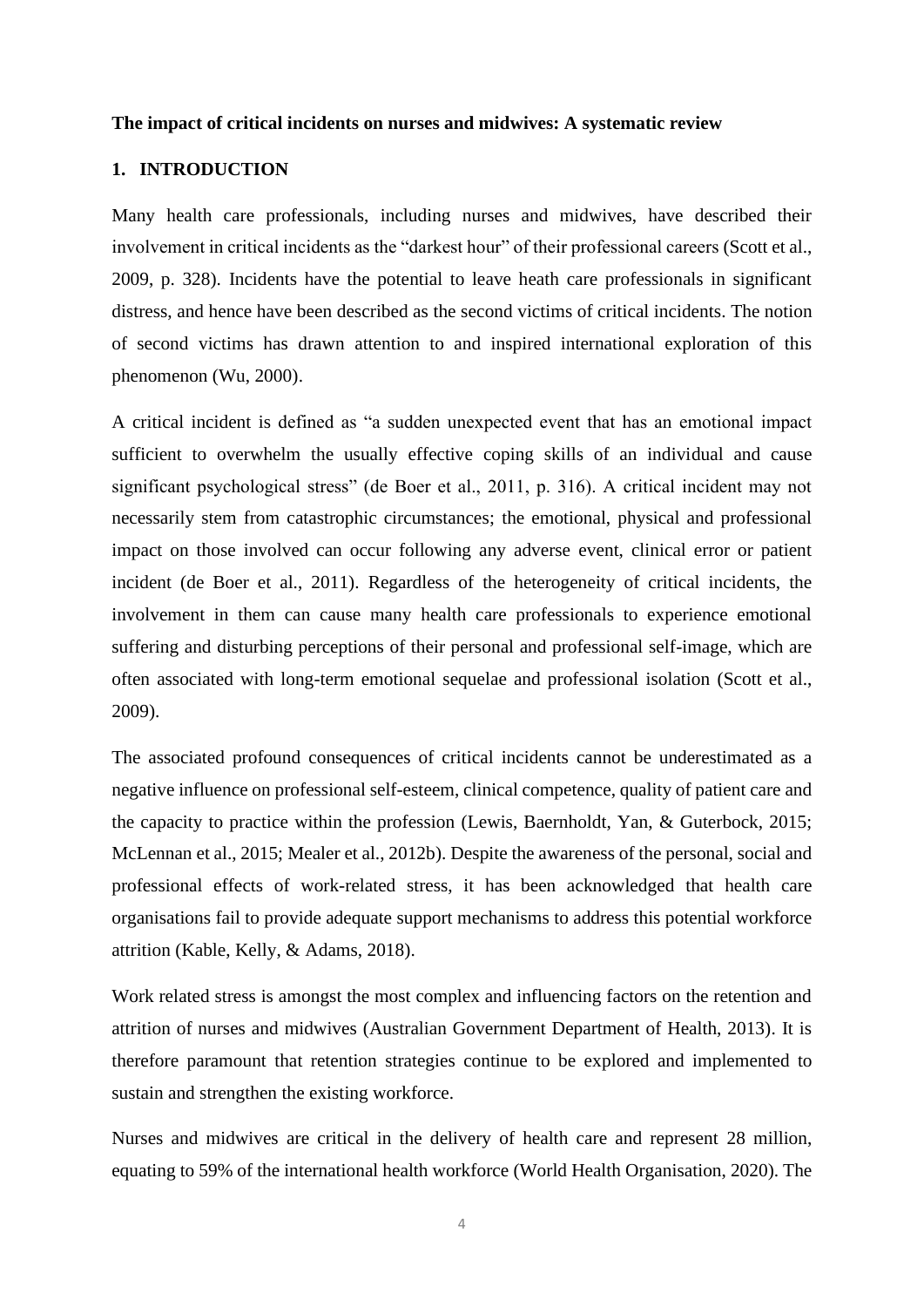World Health Organisation (WHO) published a State of the World's Nursing report in 2020 which detailed the nursing and midwifery shortages estimated to reach 5.7 million by the year 2030 (World Health Organisation, 2020). The WHO projects that the proportion of the world's population aged 60 and over will nearly double from 12% to 22% by the year 2050 (World Health Organisation, 2018). The demands on health care associated with this shift, combined with the projected global shortfall of nurses and midwives, makes the retention of nurses and midwives in the workforce even more imperative. Developing a deeper understanding of the second victims' experiences and the support they require to maintain their clinical roles, could counteract the work-stress related attrition in nursing and midwifery. This has the potential to promote retention and contribute to reducing the projected national and international workforce shortages of nurses and midwives (Health Workforce Australia, 2014; World Health Organisation, 2020).

## **2. AIMS**

The aim of this systematic review was to examine the international research and develop a contemporary understanding of the impact that critical incidents have on nurses and midwives in the current healthcare climate. Despite the widespread recognition of this impact, there is a dearth of studies that have investigated the strategies utilised by nurses and midwives to manage the intense reactions associated with exposure, or how future professional experiences have been influenced. It is important to explore these experiences so that health care organisations, managers and potentially other health care professionals better understand how to support those individuals involved.

#### **2.1. Design**

A six-step process endorsed by the Joanna Briggs Institute (JBI, 2018) was applied as a review protocol to enable a rigorous and transparent approach to identify, appraise and synthesise the relevant literature (Aromataris & Pearson, 2014; Aromataris & Riitano, 2014; Munn, Tufanaru, & Aromataris, 2014b; Porritt, Gomersall, & Lockwood, 2014; Robertson-Malt, 2014; Stern, Jordan, & McArthur, 2014).

#### **2.2. Search Methods**

This systematic review followed the guidelines of the Preferred Reporting Items for Systematic Reviews and Meta-Analyses: The PRISMA Statement (Moher, Liberati, Tetzlaff, & Altman, 2009) (supplementary file 1).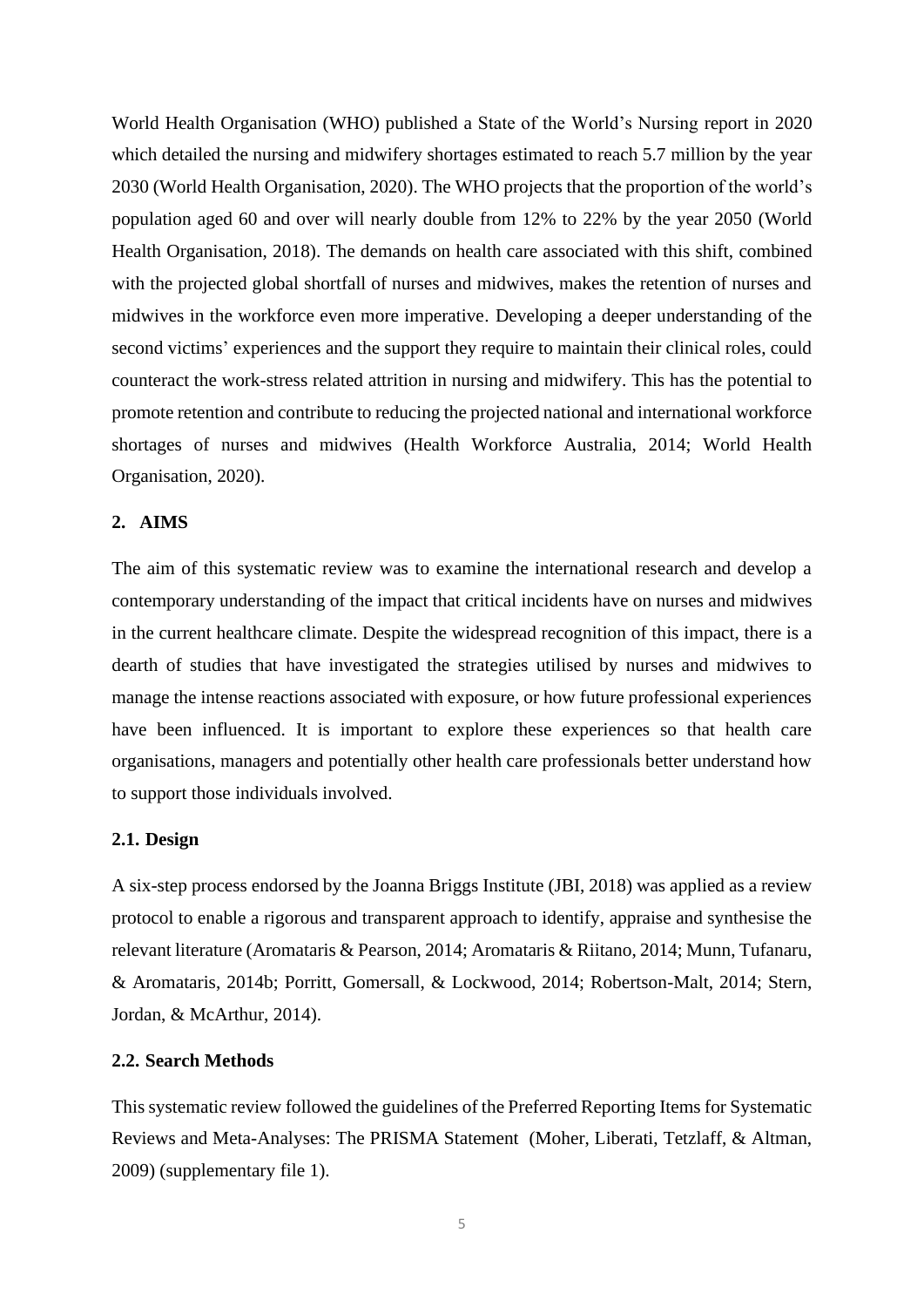#### **2.2.1. Search strategy**

The specific review question was constructed from the four elements of the *Population, phenomenon of Interest, Context* and *Study* design (PICoS) method (Stern et al., 2014): *What are nurses' and midwives' ("P") experiences and perceptions ("I") of critical incidents ("Co") depicted in qualitative research ("S")?* The specific search protocol was based on the key terms derived from the review question (Aromataris & Riitano, 2014). The search protocol featured a broad and systematic searching of electronic databases CINAHL, MEDLINE and PsycINFO, the supplemental databases PubMed, Embase and Nursing and Allied Health (ProQuest) between the 13<sup>th</sup> October to the 31<sup>st</sup> October 2018 (see supporting information A). The time period of five years was established due to increased attention of the topic and to capture contemporary international research relevant to the PICoS. Manual searching of core authors and journals identified in the literature, scanning of the reference trails of selected studies and scoping of unpublished material was also performed (Souza, Silva, & Carvalho, 2010). To minimise publication bias and to provide a thorough account of the available evidence, the grey literature was examined, including relevant websites.

#### **Inclusion and exclusion criteria**

The development of precise inclusion and exclusion criteria (supporting information B) added to the rigour and enabled the replicability of this review (Stern et al., 2014). The inclusion and exclusion criteria identified pertinent literature, while excluding irrelevant studies (Aromataris & Riitano, 2014)

#### **2.2.2. Search Outcomes**

Studies which met the inclusion criteria were screened and assessed for eligibility. If unclear from the title and abstract whether the article was relevant, the full text was considered (Porritt et al., 2014). Critical appraisal of potential studies excluded those of inferior quality and identified the strengths and limitations of the final 14 publications in this review (Porritt et al., 2014). The detailed search summary table demonstrates the characteristics of the included and excluded studies (supporting information C).

## **2.2.3. Quality Appraisal**

The standardised JBI SUMARI instrument for the Critical Appraisal of Qualitative Evidence (Joanna Briggs Institute, 2018) was used to assess the overall congruity between the philosophical perspectives of each study and the methods applied. The authors utilised the 10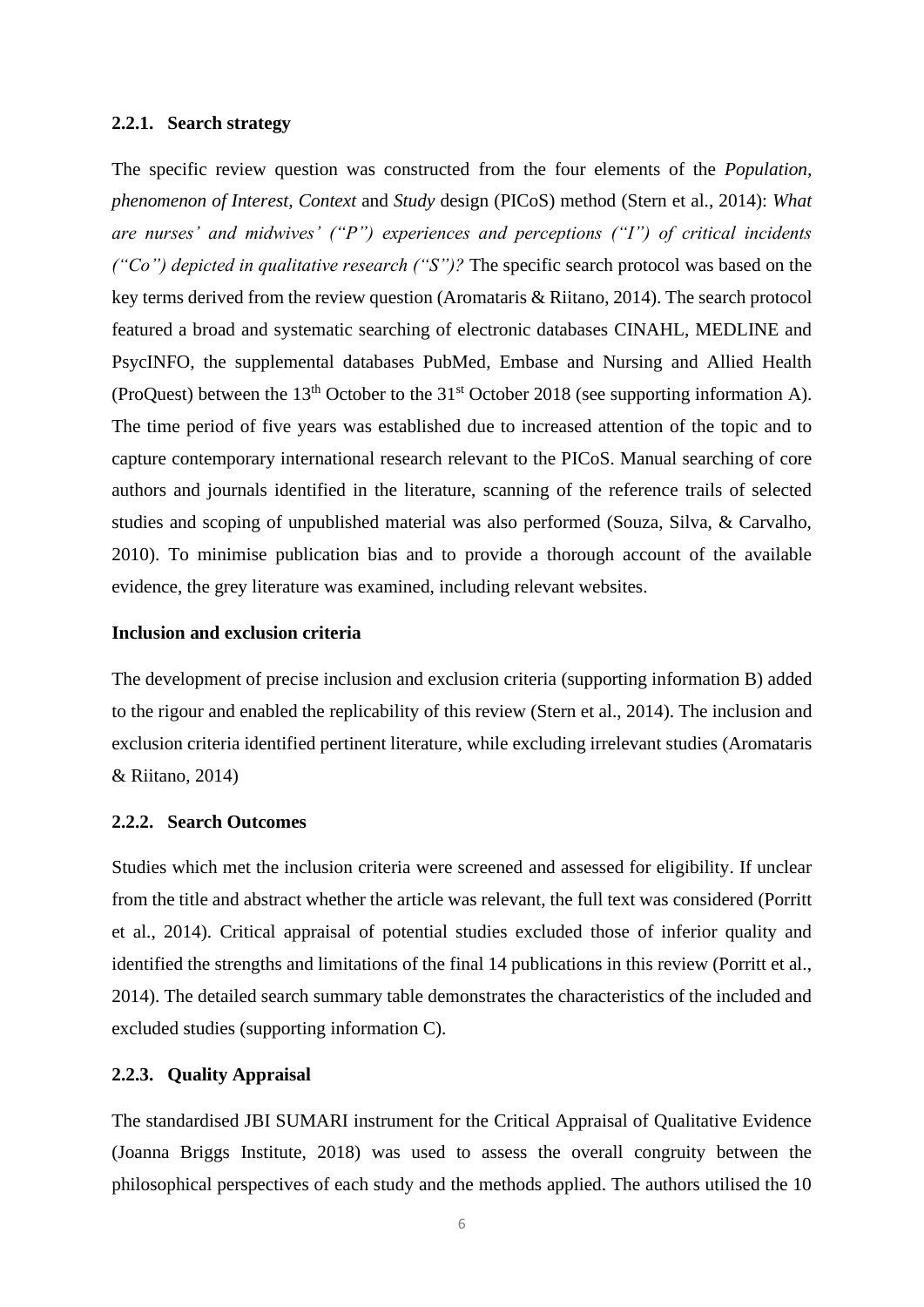criteria of the JBI SUMARI instrument, supporting information D, to independently evaluate the papers to support the transparency of the study selection and to reach agreement on the ratings for study inclusion (Aromataris & Riitano, 2014). A summary of the quality assessment of the included quantitative studies is displayed in supporting information E.

Seventeen papers achieved a score between seven and nine, whilst the lowest score of six was attributed to three publications. None of the twenty included studies met all the applied quality appraisal criteria because none of the papers clearly located the researcher culturally or theoretically (Q6), nor sufficiently addressed the influence of the researcher on the research and vice-versa (Q7). The congruity between the stated philosophical perspective and the research methodology (Q1), was unclear in four papers (Cauldwell, Chappell, Murtagh, & Bewley, 2015; Clark & McLean, 2018; de Boer, van Rikxoort, Bakker, & Smit, 2014; Ferrús, Silvestre, Olivera, & Mira, 2016). Only Ferrús et al. (2016) presented indistinct congruity between the research methodology and the representation and analysis of data (Q4) and was therefore excluded after only meeting six of the 10 criteria. Also excluded was the study by Ullström and colleagues (Ullström, Andreen Sachs, Hansson, Ovretveit, & Brommels, 2014), because the participants and their voices were not adequately represented, nor was there evidence of ethical approval.

Mayer and Hamilton's paper (2018) did not mention ethical approval and failed to define the congruity between the research methodology and the research question. Following the close examination of any discrepancies, the decision was made to further exclude the study by Matandela and Matlakala (2016), because the research methodology was not detailed enough, data analysis was vague and the congruity between the research methodology and the interpretation of the result was weak. After rigorous discussion of the quality appraisal results following the independent review by the authors, two further studies were excluded (Ndikwetepo & Strumpher, 2017; Sato, 2015), not because of inadequate quality, but because they did not sufficiently address the PICoS. A total of 14 studies progressed to the qualitative data extraction and synthesis phase.

## **2.2.4. Data abstraction**

Of the 14 included studies, the results of three articles could not be extracted. Whilst these appeared to have sufficiently addressed the PICoS initially because they included nurses or midwives in their sample, they also incorporated other health care professionals. It was not possible to identify the findings specific to nursing or midwifery without making assumptions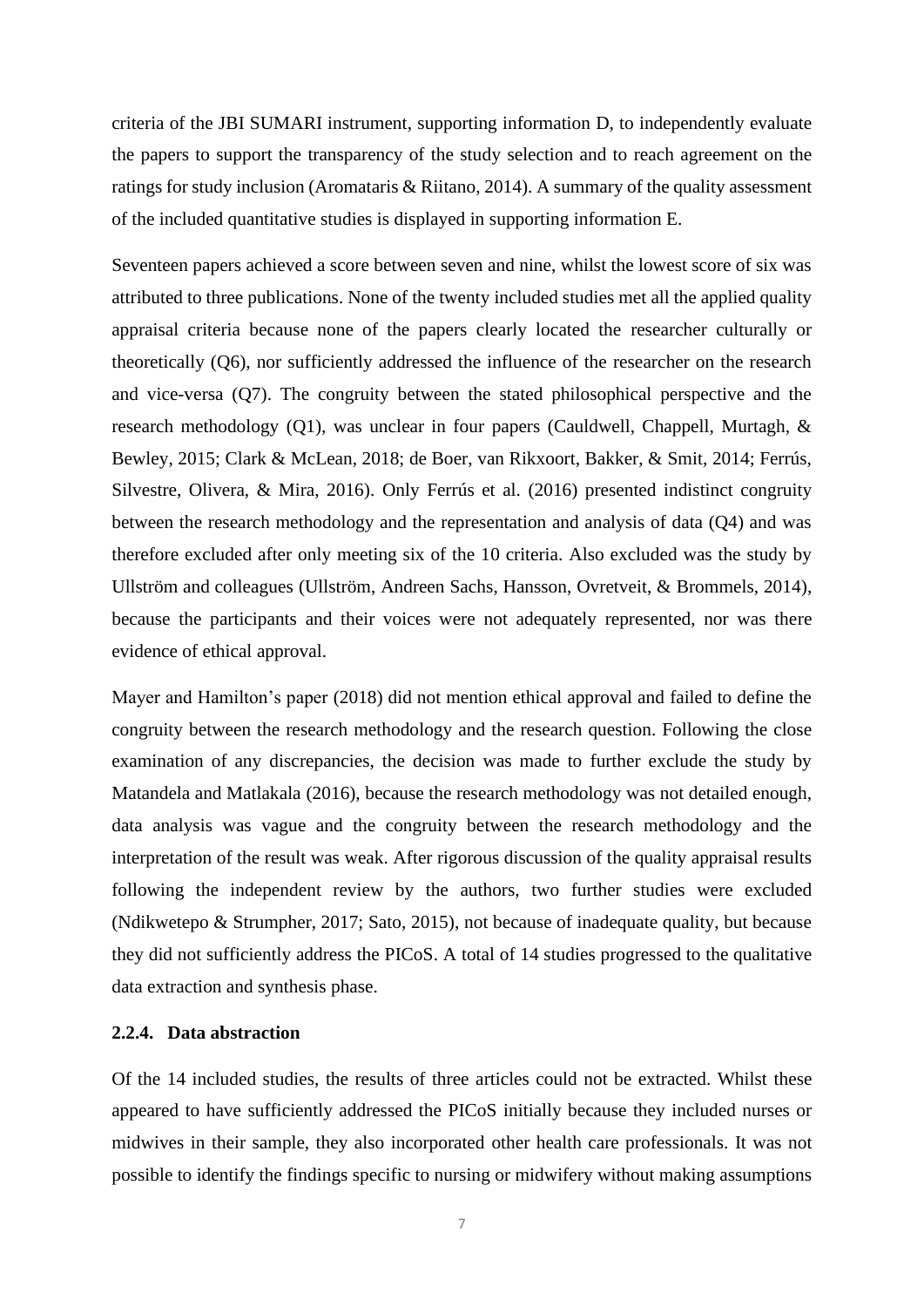about their contribution to the themes (Cauldwell et al., 2015; Laurent et al., 2014; Rinaldi, Leigheb, Vanhaecht, Donnarumma, & Panella, 2016).

#### **2.2.5. Data synthesis**

To assemble the findings from the final 11 qualitative research papers, a meta-synthesis by meta-aggregation was undertaken (Munn et al., 2014b). Meta-aggregation is the JBI model for the synthesis of qualitative data (Munn et al., 2014b), which enabled the explicit focus on the complexity of the phenomena in question as well as to identify gaps in the literature. The themes and sub-themes from each of the 11 included studies' findings, supported by illustrations of participants' quotations, were extracted and assigned one of the three levels of evidence: 'unequivocal', 'credible' or 'not supported' (Joanna Briggs Institute, 2018). Those themes and sub-themes strengthened by illustrations from the participants beyond reasonable doubt were defined as 'unequivocal', whilst statements supported by citations that were open to interpretation were labelled 'credible' (Joanna Briggs Institute, 2018). Themes that were 'not supported' were extracted to provide context and background for the findings overall, however, they were not included in the synthesis.

#### **2.2.6. Assessing Confidence**

To assess and rate the confidence of the synthesised findings of this review, the dependability and credibility of each study was considered according to the ConQual approach by the primary author (Munn, Porritt, Lockwood, Aromataris, & Pearson, 2014a).

Dependability of the extracted findings was based the congruity between the research methodology and the conduct of the research presented in each study. All of the 11 included papers were rated against five specific questions (Q2, Q3, Q4, Q6 and Q7) of the standardised JBI SUMARI instrument for the Critical Appraisal of Qualitative Evidence presented in Supporting Information D (Joanna Briggs Institute, 2018). All studies demonstrated appropriateness of the methodology in relation to the research question or objectives, methods used to collect data and representation and analysis of data (Q2, Q3 and Q4). However, a statement locating the researcher culturally or theoretically (Q6) or the influence of the researcher on the research, and vice-versa (Q7), was either unclear or not addressed and the dependability rating was downgraded one level to moderately high (Munn et al., 2014a).

Credibility was established by assigning a classification of evidence to each of the included study findings, which enabled the evaluation of the trustworthiness (Hannes, Petry, &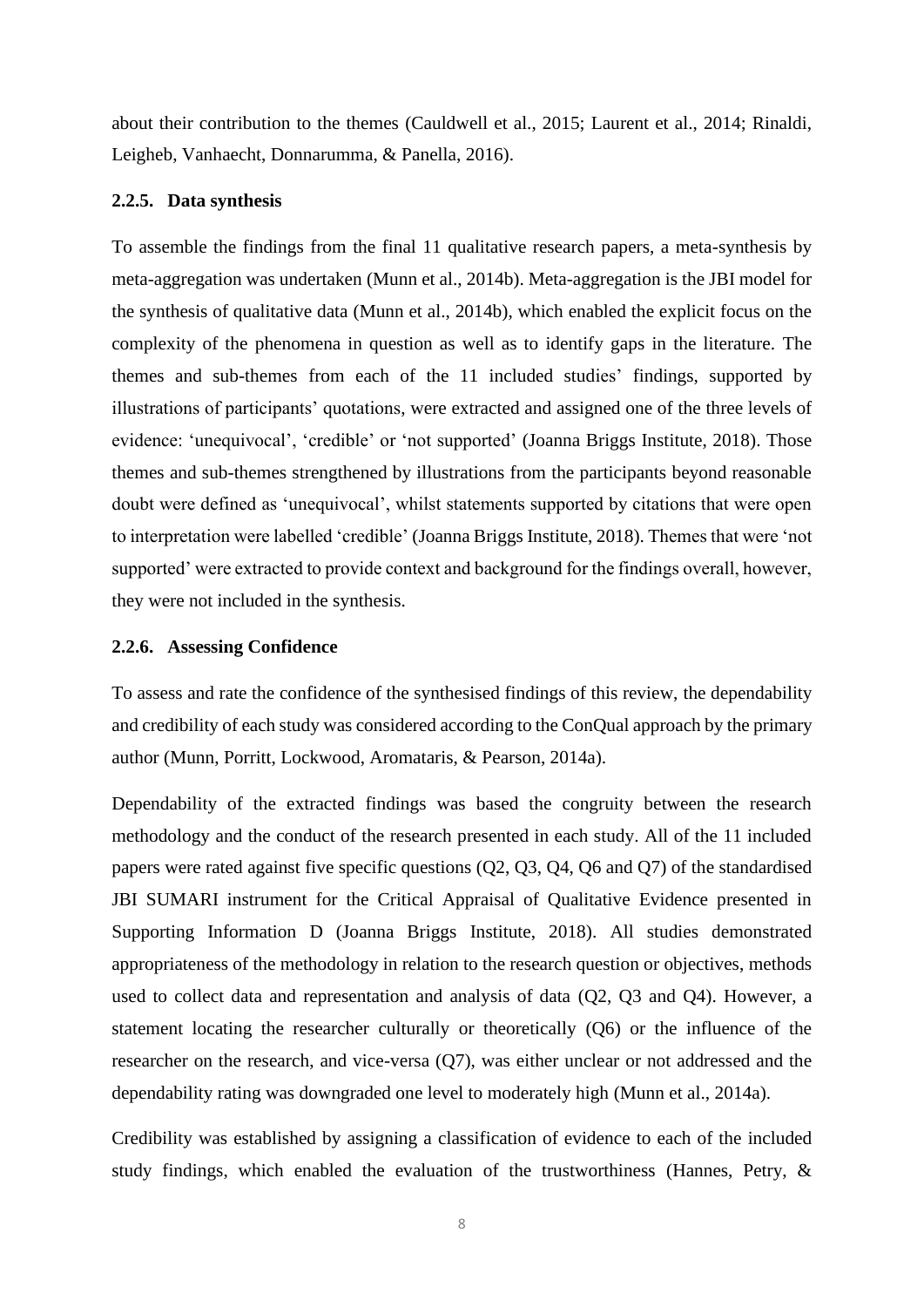Heyvaert, 2018). As this review consists of a mix of unequivocal and credible findings, the overall credibility of the findings were downgraded to a moderate level of credibility, as a high level required the presence of unequivocal findings exclusively (Munn et al., 2014a).

#### **2.3. Ethical approval**

This review complied with the recommendations for the conduct, reporting, editing and publication of scholarly work (International Committee of Medical Journal Editors, 2019) and the code of conduct for editors (Committee on Publication Ethics, 2020). The review was part of a research project endorsed by the Human Research Ethics Committee of Edith Cowan University (project number approval 17398).

#### **3. RESULTS**

#### **3.1. Study inclusion**

Figure 1 illustrates the results in the PRISMA flow diagram (Moher et al., 2009). A total of 7,520 potential publications were identified and exported to the bibliographic management software EndNote for removal of duplicate citations and commencement of the study selection (Aromataris & Riitano, 2014). Following elimination of 3,112 duplications, 4408 titles and 174 abstracts were screened to exclude papers which did not relate sufficiently to the PICoS. Fiftyfour full-text articles were assessed and further reduced the number of publications which did either not meet the inclusion criteria or reported on issues that related to the exclusion criteria (Porritt et al., 2014). Twenty selected studies were subjected to a critical appraisal.

#### **3.2. Study characteristics**

A total of 179 findings and sub-findings of this review were derived from the analysed statements of 167 nurses (including 10 nurse practitioners) and 51 midwives in 11 qualitative studies published between 2013-2018. The majority of the participants were female who worked in Intensive Care Units (ICU), High Dependency Units (HDU), Emergency Departments (ED), acute care or maternity settings. Other clinical areas were much less represented. Of the 11 studies, two were conducted in Australia (Allen & Palk, 2018; Kable et al., 2018), two in Iran (Ajri-Khameslou, Abbaszadeh, & Borhani, 2017; Mohsenpour, Hosseini, Abbaszadeh, Shahboulaghi, & Khankeh, 2018) two in in the United States of America (USA) (Delacroix, 2017; Thornton Bacon, 2017), another two in England (Clark & McLean, 2018; Sheen, Spiby, & Slade, 2016), one in the Netherlands (de Boer et al., 2014), Singapore (Chan, Khong, Pei Lin Tan, He, & Wang, 2018) and New Zealand (Calvert & Benn, 2015). The sample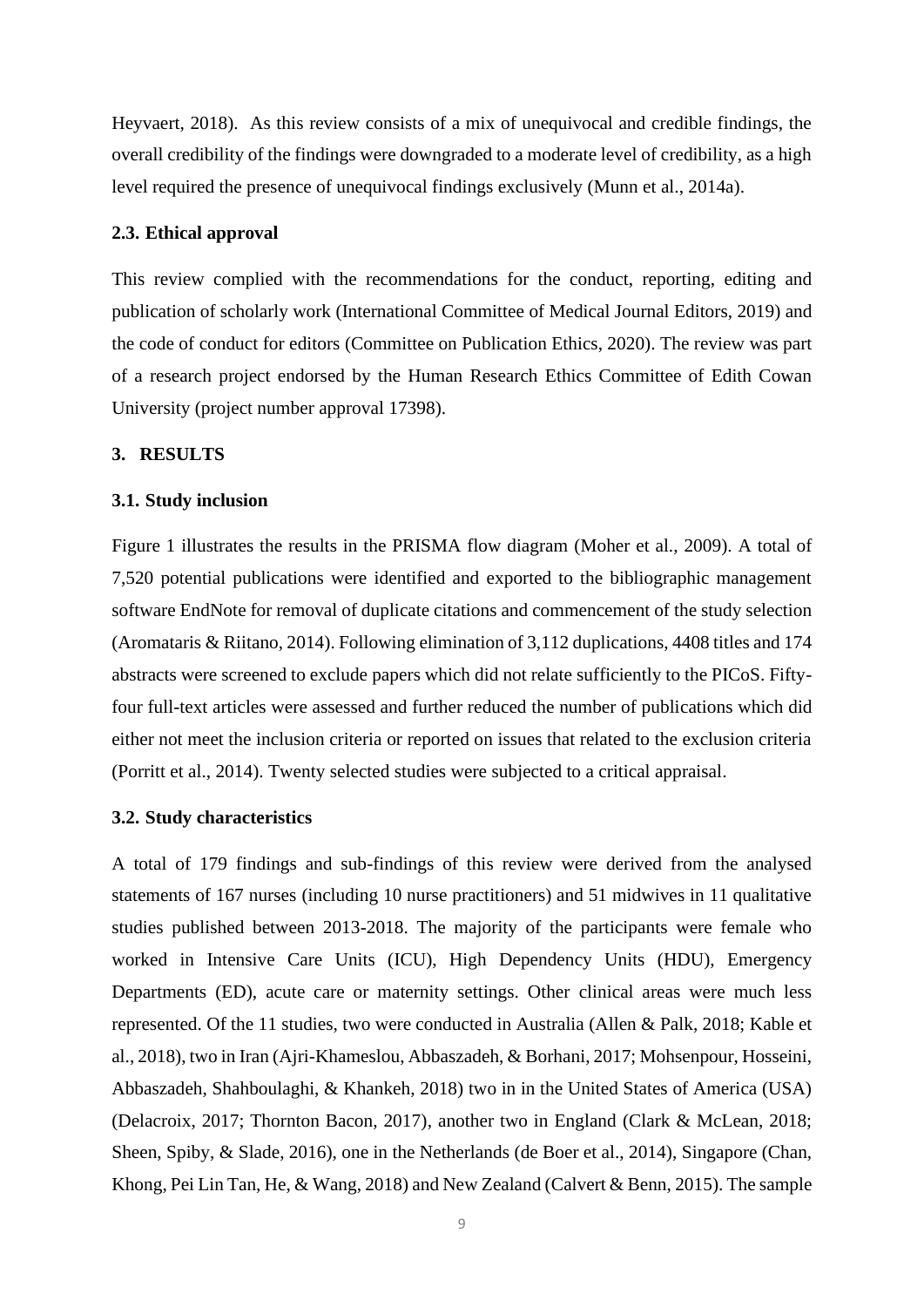size ranged from seven to 35 participants in ten of the included studies, which all collected data through interviews followed by thematic, content or framework analysis. Only one of the papers conducted a survey of 80 participants which included open ended questions and thematic analysis (Allen & Palk, 2018). See supportive information C, which demonstrates the detailed search summary table.

## **3.3. Review findings**

The 179 extracted themes and sub-themes progressed to a meta-synthesis by meta-aggregation (Munn et al., 2014b) and were cross-compared initially by the primary author to identify thematically or conceptually related commonalities. Following deliberation with all authors, nine identified groups emerged according to their similarity in meaning (Hannes et al., 2018): (a) emotional impact, (b) physical impact, (c) professional impact, (d) personal and peer support, (e) culture of workplace support, (f) value of debriefing, (g) living with the impact, (h) post-incident growth and (i) coping with the impact. Supporting information F demonstrates how these nine categories were aggregated into synthesised, representative statements, which supported the results of this systematic review (Munn et al., 2014b).

**Synthesised finding 1 – Experiences of the impact:** Nurses and midwives reported multifaceted experiences after their involvement in critical incidents. They conveyed that the extent of the associated emotional, physical and professional impact was likely underestimated by themselves and others. This synthesised statement stemmed from 50 findings and subfindings aggregated in three categories.

*Category 1 – Emotional impact* (n = 13 findings and sub-findings from six studies (Allen & Palk, 2018; Chan et al., 2018; de Boer et al., 2014; Kable et al., 2018; Mohsenpour et al., 2018; Sheen et al., 2016): Nurses and midwives found themselves overwhelmed by negative emotional reactions. They were distraught and expressed feelings of powerlessness, profound sadness and loss of self-esteem: "I was overwhelmed by emotions . . . tears were in my eyes" (de Boer et al., 2014, p. 169). Shame, guilt, anger, regret, remorse and blame fuelled the emotional turmoil giving rise to self-doubt (Chan et al., 2018; de Boer et al., 2014; Mohsenpour et al., 2018; Sheen et al., 2016).

*Category 2 – Physical impact* (n = 5 findings and sub-findings from six studies (Ajri-Khameslou et al., 2017; Allen & Palk, 2018; Chan et al., 2018; de Boer et al., 2014; Delacroix, 2017; Mohsenpour et al., 2018): Many nurses and midwives experienced a paralysing sense of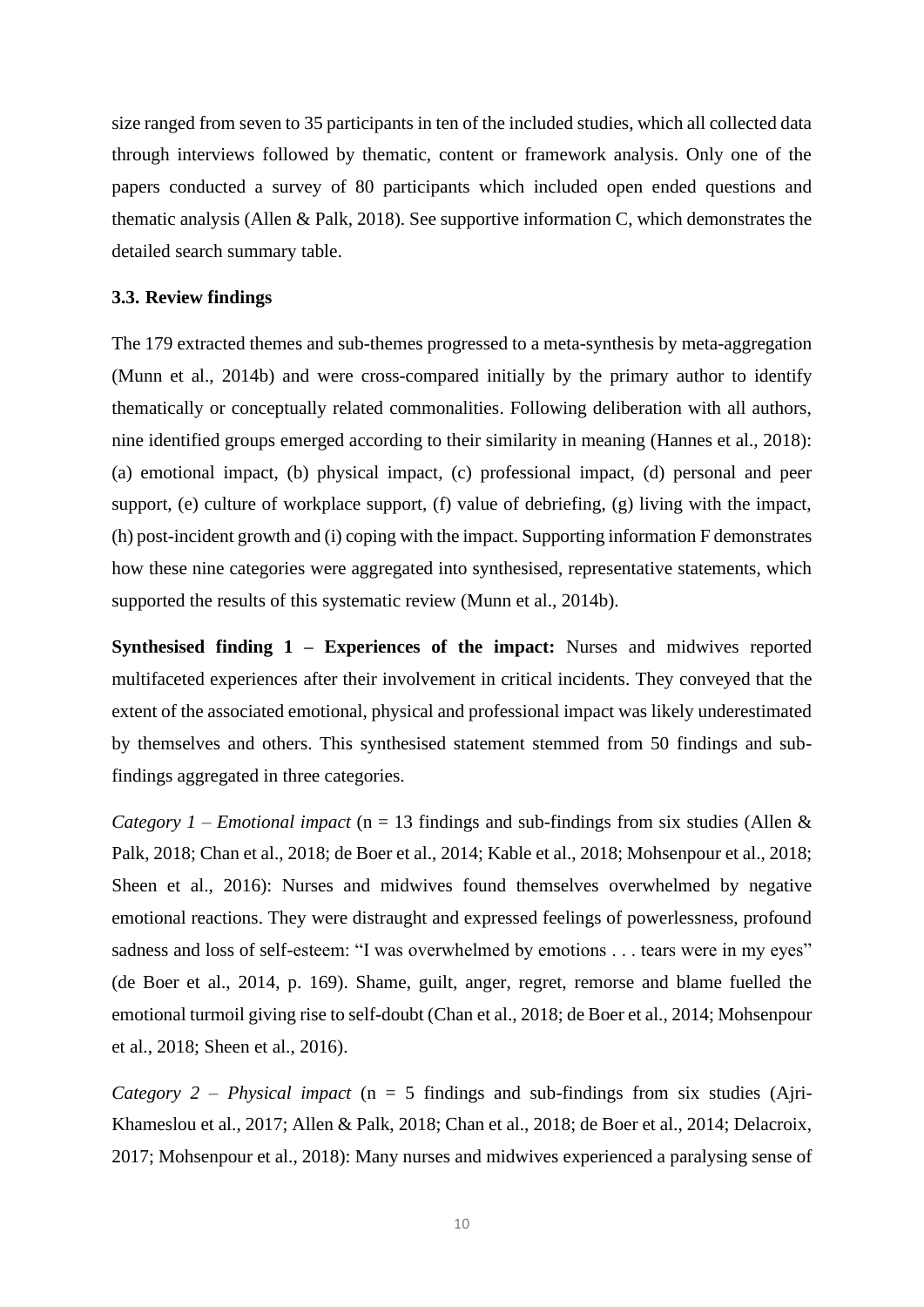doom and panic, which manifested itself in physical reactions associated with stress, such as feeling nauseous, hot, tachycardia, sweating and trembling (Allen & Palk, 2018; de Boer et al., 2014; Delacroix, 2017; Mohsenpour et al., 2018): "It affected me a lot… I started shaking from stress" (de Boer et al., 2014, p. 169). Some participants reported prolonged hyper-vigilance, flash-backs and insomnia, due to recurring thoughts of the incident which provoked reevaluation of their clinical competence (Ajri-Khameslou et al., 2017; Chan et al., 2018; Delacroix, 2017).

*Category 3 – Professional impact* (n = 32 findings and sub-findings from nine studies (Ajri-Khameslou et al., 2017; Allen & Palk, 2018; Calvert & Benn, 2015; Chan et al., 2018; de Boer et al., 2014; Delacroix, 2017; Kable et al., 2018; Mohsenpour et al., 2018; Sheen et al., 2016): It was irrefutable that nurses and midwives were exposed to sudden, unpredictable and often traumatic events at work and many described the associated professional implications as destructive (de Boer et al., 2014; Kable et al., 2018; Sheen et al., 2016). "I felt incompetent…"(Delacroix, 2017, p. 405). Filled with dread of making another error, their future became uncertain in view of investigative or disciplinary actions (Ajri-Khameslou et al., 2017; Delacroix, 2017).

Synthesis 2 – Perceptions of support: Opposing perspectives on the perceived level of support nurses and midwives received during and after the incident from family and friends, work colleagues and managers through workplace practices and debriefing opportunities were inconsistent and ranged from sufficient to completely absent. This synthesis was derived from 53 findings and sub-findings aggregated in categories four, five and six.

*Category 4 – Personal and peer support* (n = 8 findings and sub-findings from five studies (Allen & Palk, 2018; de Boer et al., 2014; Kable et al., 2018; Mohsenpour et al., 2018; Thornton Bacon, 2017): Personal and peer support received was described as a crucial factor in coping with the multi-dimensional impact of the event. Although the compassion from family and friends was the main source of reassurance for some, most nurses and midwives described the support they received from colleagues during and after critical incidents as imperative to their recovery (Allen & Palk, 2018; de Boer et al., 2014; Kable et al., 2018; Mohsenpour et al., 2018; Thornton Bacon, 2017).

*Category 5 – Culture of workplace support* (n = 26 findings and sub-findings from eight studies (Allen & Palk, 2018; Calvert & Benn, 2015; Chan et al., 2018; de Boer et al., 2014; Delacroix, 2017; Kable et al., 2018; Sheen et al., 2016; Thornton Bacon, 2017): In some instances, the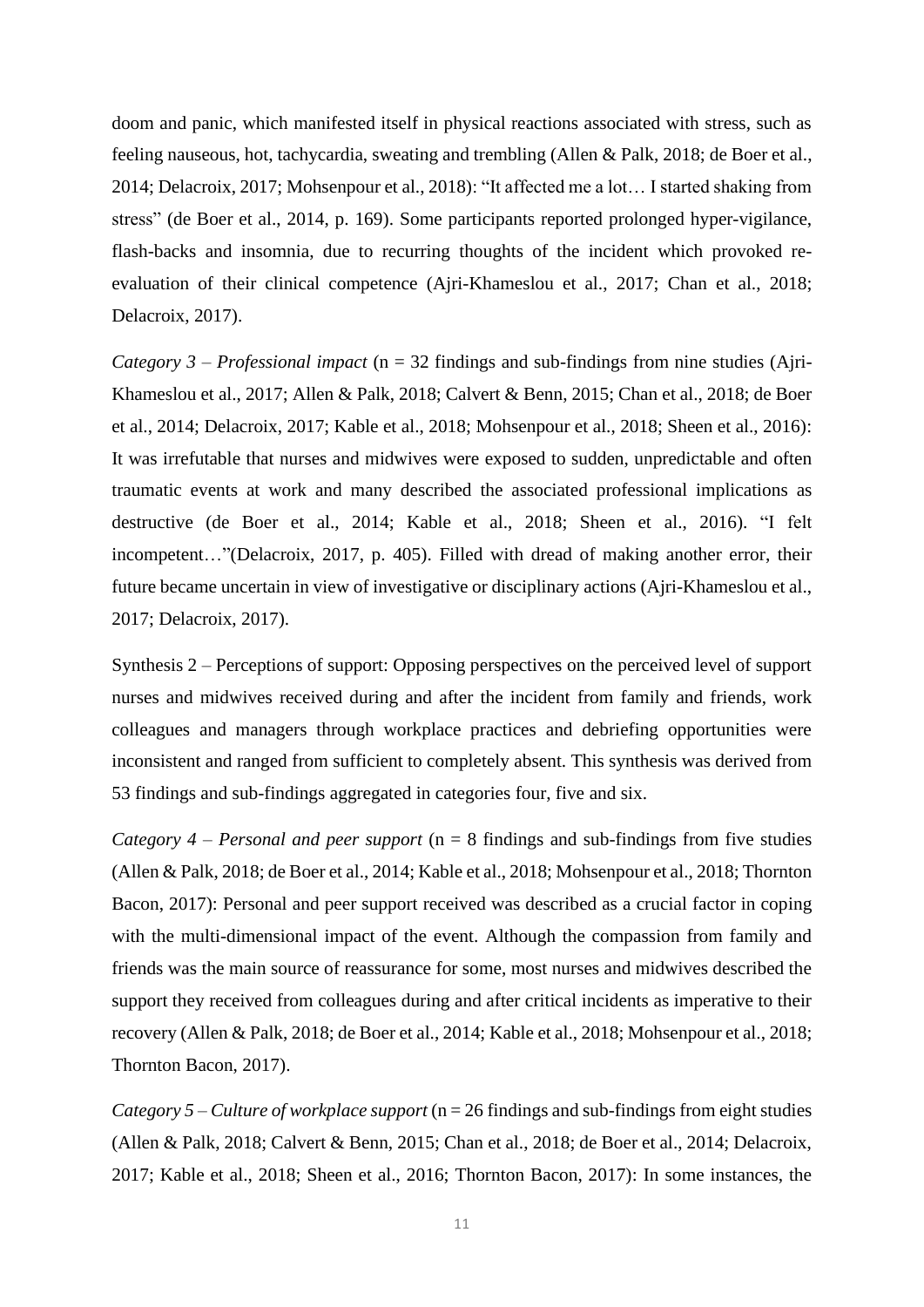workplace culture was considered outstanding and in other situations heavily criticised as inadequate or non-existent. Although most health care organisations adopt a 'no blame' approach, the participants of included studies often experienced a workplace culture in which forgiveness and reassurance were not readily forthcoming; at times absent or even destructive (de Boer et al., 2014; Delacroix, 2017; Sheen et al., 2016; Thornton Bacon, 2017). Several participants were told that the incident was their fault, others were mistrusted and exposed to rumours and gossip (Calvert & Benn, 2015; Chan et al., 2018; de Boer et al., 2014; Kable et al., 2018; Sheen et al., 2016). They indicated concerns of a 'blame culture' where incidents were naturally followed by attempts to assess their culpability and punishment by their organisation, professional registration authorities or investigatory bodies (Delacroix, 2017; Kable et al., 2018; Sheen et al., 2016).

Many nurses and midwives would have liked to talk about the incident and preferred to be asked by their managers how they were coping (Allen & Palk, 2018; de Boer et al., 2014; Sheen et al., 2016). Due to the organisational culture, the busyness of the environment and workplace practices, the perceived needs of nurses and midwives were neglected, and taking the time to discuss the incident was often not priority (Calvert & Benn, 2015; de Boer et al., 2014; Thornton Bacon, 2017): "We need support straight away… we certainly need a debriefing after. We need to change the culture so that's the norm" (Thornton Bacon, 2017, p. 373).

*Category 6 – Value of debriefing* (n = 19 findings and sub-findings from six studies (Allen & Palk, 2018; Calvert & Benn, 2015; Chan et al., 2018; Clark & McLean, 2018; Sheen et al., 2016; Thornton Bacon, 2017): Although genuine debriefing was commonly discussed as beneficial to resilience and coping, the need to improve current practice was apparent. The nurses and midwives who received some form of debriefing and perceived it as a positive experience and valuable strategy, tended to cope better with the situation (Allen & Palk, 2018; Clark & McLean, 2018; Thornton Bacon, 2017): "Our manager held a debriefing the next day and it helped after that, because we could get our feelings out and move on" (Thornton Bacon, 2017, p. 372). Debriefing practices that recognised the personal and emotional cost of nurses and midwives and provided 'peace of mind' through assurance that they were not at fault, were scarce (Calvert & Benn, 2015; Chan et al., 2018; Clark & McLean, 2018; Sheen et al., 2016): "There needs to be a lot more of them, a lot of people go home and worry. I don't think we are very good at taking care of each other" (Clark & McLean, 2018, p. 81).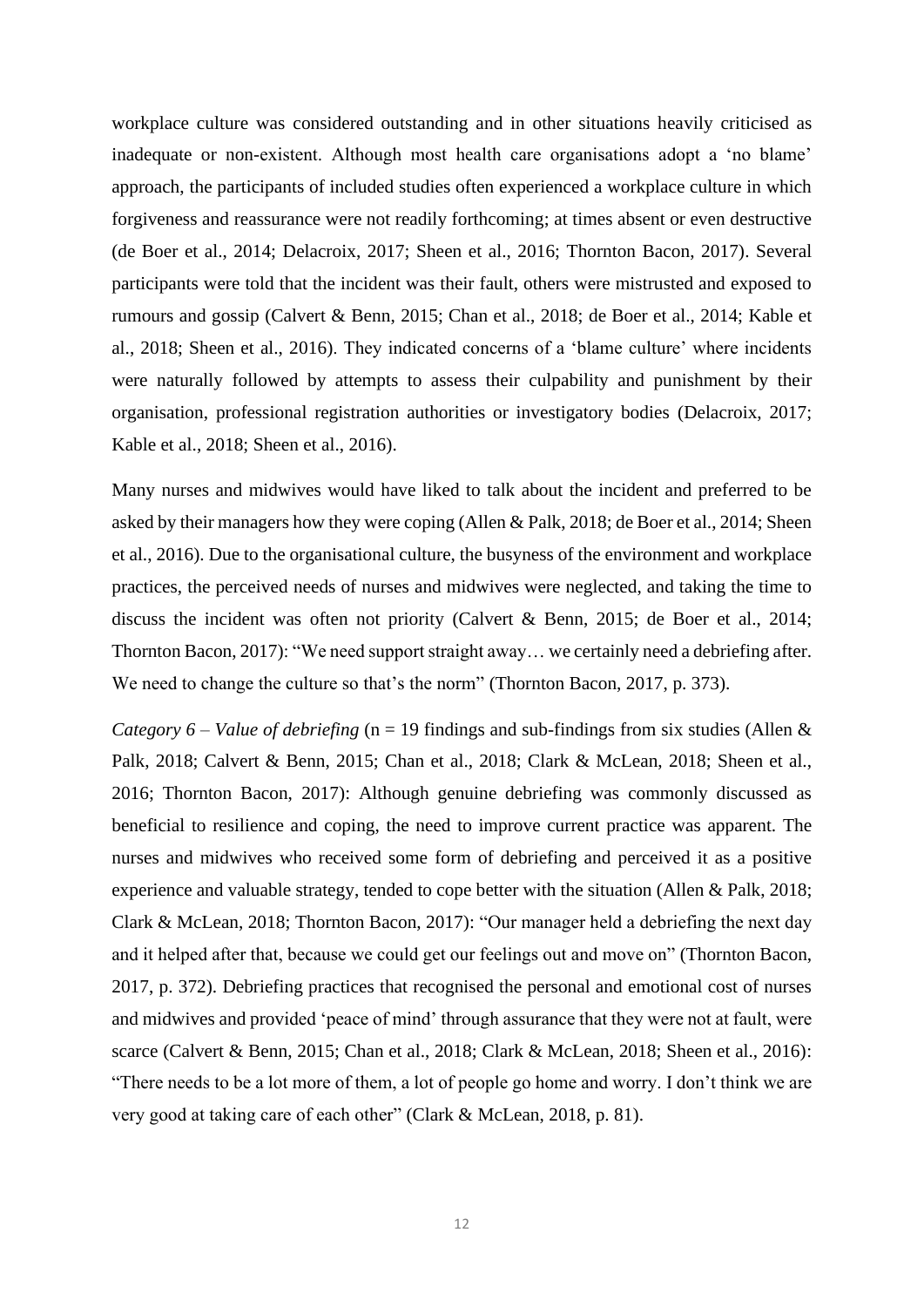Failure to provide and engage in a formal debrief after an incident impacted further on professional confidence to practice and was a contributing factor for staff attrition: "I have experienced when people have left because of certain arrest situations that they have seen" (Clark & McLean, 2018, p. 81). Debriefing sessions that focused either on risk management or improvement of clinical skills and neglected the personal and emotional needs, had the potential to threaten the resilience of nurses and midwives and tended to imply shame and blame (Calvert & Benn, 2015; Chan et al., 2018; Clark & McLean, 2018). These interventions were perceived as destructive (Calvert & Benn, 2015; Clark & McLean, 2018).

Synthesis 3 – Ability to move-on: The extent and persistent nature of living with the impact of critical incidents and the effort it took to overcome these were commonly taken too lightly. General perceptions held by nurses and midwives about contextual issues related to their practice and their ability to move-on, were dependent on their capacity to grow from their experiences, learn from the incident and cope constructively. This final synthesis was developed from categories seven, eight and nine and contained 76 aggregated findings and subfindings.

*Category 7 – Living with the impact* (n = 36 findings and sub-findings from seven studies (Allen & Palk, 2018; Calvert & Benn, 2015; Chan et al., 2018; Delacroix, 2017; Kable et al., 2018; Mohsenpour et al., 2018; Sheen et al., 2016): Some of the emotional, physical and professional responses were enduring and personally distressing long after the event occurred. Emotional remnants persisted and contributed to the ongoing psychological impact for some of the participants of the included studies (Allen & Palk, 2018; Kable et al., 2018; Mohsenpour et al., 2018; Sheen et al., 2016). They described low mood, fear and general hyper-vigilance that affected their personal lives as well as work performance (Allen & Palk, 2018; Chan et al., 2018; Delacroix, 2017; Kable et al., 2018).

The re-examination of their performance and emotional turmoil were further complicated if the workplace was unsupportive with widespread negative communication, and horizontal violence related to the incident (Allen & Palk, 2018; Calvert & Benn, 2015; Chan et al., 2018): "I became depressed. Affected my life significantly. Had to seek medical attention" (Allen & Palk, 2018, p. 153).

*Category 8 – Post-incident growth* (n = 17 findings and sub-findings from six studies (Ajri-Khameslou et al., 2017; Allen & Palk, 2018; Chan et al., 2018; Clark & McLean, 2018; Mohsenpour et al., 2018; Sheen et al., 2016): The involvement in incidents created a powerful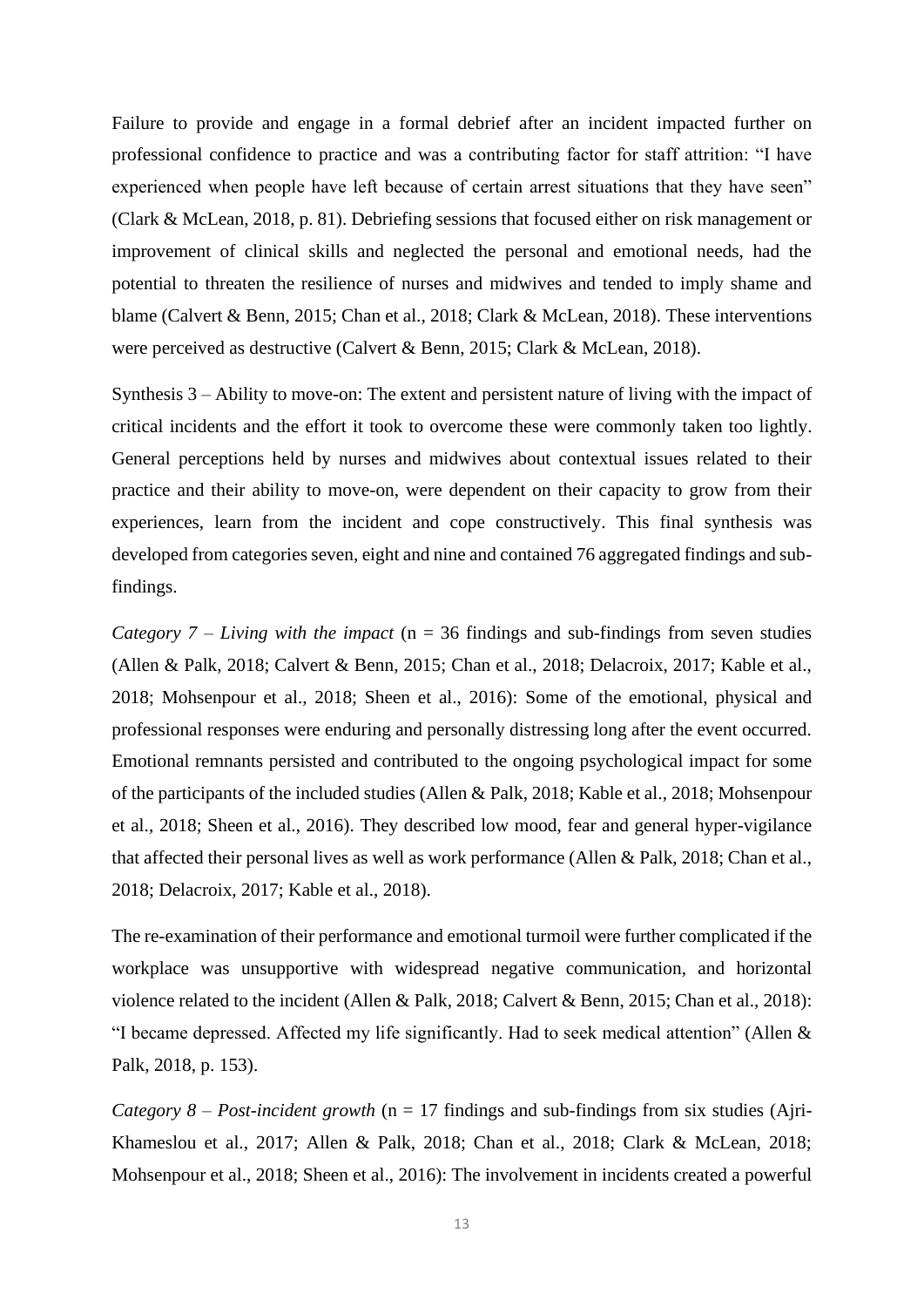learning opportunity and those involved could draw valuable lessons from it. An important key factor in overcoming the impact related to an incident was learning from the experience and understanding why and how the incident occurred in the first place (Ajri-Khameslou et al., 2017; Chan et al., 2018; Clark & McLean, 2018; Sheen et al., 2016).

*Category 9 – Coping with the impact* (n = 23 findings and sub-findings from six studies (Ajri-Khameslou et al., 2017; Allen & Palk, 2018; Chan et al., 2018; Delacroix, 2017; Sheen et al., 2016; Thornton Bacon, 2017): Coping with the new post-incident reality was contextdependent and highly individual. Only five studies reported on coping strategies and many of them were neither constructive in nature, nor sincerely proposed and upheld by the workplace.

Many engaged in atypical coping strategies to diminish their ongoing distress without fully addressing the real problem (Ajri-Khameslou et al., 2017; Allen & Palk, 2018; Delacroix, 2017; Thornton Bacon, 2017). They either avoided performing certain care practices or tried to hide problems (Ajri-Khameslou et al., 2017; Delacroix, 2017). Others became obsessive in a desperate attempt to avoid future errors: "The error has kind of heightened my vigilance… it made me hyper-vigilant" (Delacroix, 2017, p. 406).

Those who saw the incident as a catalyst for change and experienced personal, professional and organisational growth after the incident, coped through approaching life differently. They described a new-found hope and inspiration for improvement (Allen & Palk, 2018; Delacroix, 2017; Thornton Bacon, 2017): "It made me value life more and want to make a difference for my dying patients" (Allen & Palk, 2018, p. 153). What nurses and midwives perceived as beneficial to build resilience and promote coping with the incident was not always genuinely supported and received in reality (Ajri-Khameslou et al., 2017; Allen & Palk, 2018; Thornton Bacon, 2017): "Easier access to counselling, have a base at the hospital who can come as close to the actual occurrence of the event" (Allen & Palk, 2018, p. 153).

#### **4. DISCUSSION**

This systematic review has highlighted the widespread impact of critical incidents on nurses and midwives, determined their perceived level of support and explored their ability to moveon. The review findings were echoed elsewhere, although previous research associated with the second victim phenomenon mostly represented physicians, paramedics or other health care professionals (Mishra, Goebert, Char, Dukes, & Ahmed, 2010; Scott et al., 2009; Ullström et al., 2014). Although the experiences and perceptions associated with critical incidents may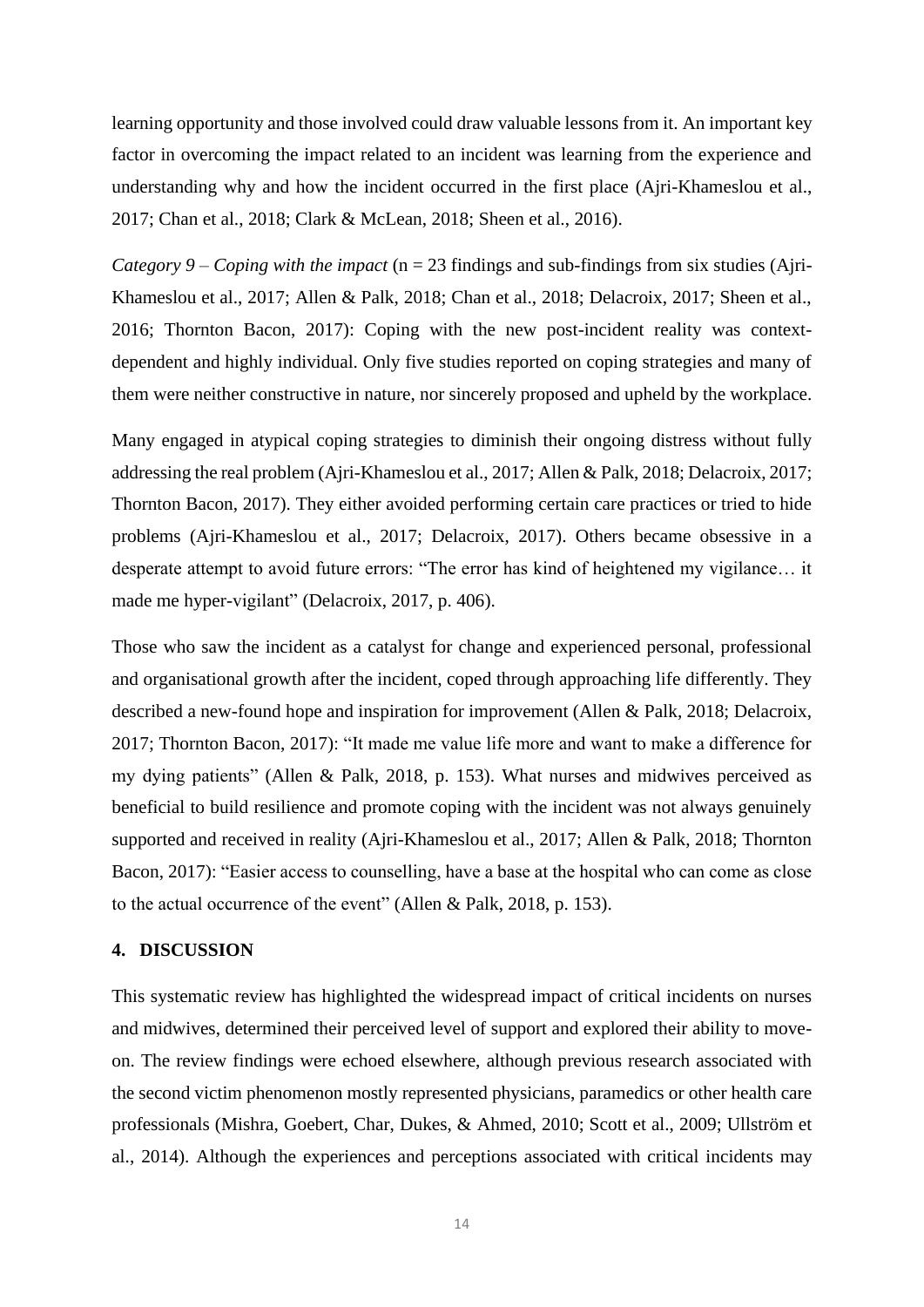differ from person to person or professional groups, they are not disparate or unique to the professions of nursing and midwifery. Nurses and midwives do not work in isolation, but within a multidisciplinary team; the findings of this systematic review are therefore situated within the second victim literature, rather than within previous research specific to critical incidents in nursing and midwifery.

This review identified the underestimated extent and magnitude of the emotional, physical and professional impact of critical incidents. Although health care professionals endeavoured to protect patients from harm and anticipated adversity, incidents were not always preventable (Scott et al., 2009; Wu, 2000). Despite the heterogeneity of critical incidents, the potential to impact upon the most resilient health care professional and leave them emotionally traumatised is comparable (Scott et al., 2010).

Emotional support was determined as paramount by the nurses and midwives of the included studies in this systematic review. This was confirmed by a group of paramedics in the USA, whilst Swiss anaesthesiologists and a team of American physicians, nurses and other health care professionals reported to be unsure where to go for help and tended to suffer in silence and alone, because formal professional assistance fell short (McLennan et al., 2015; Mishra et al., 2010; Scott et al., 2009).

The negative impact on self-esteem and clinical competence of these life-altering experiences, affecting health care professionals' capacity to practice, has also been recognised in other health care professions (McLennan et al., 2015; Ullström et al., 2014). Repeated retrospective re-enactment and re-evaluation of the situation triggered intrusive reflections that brought about an emerging sense of self-doubt and internal inadequacy (Scott et al., 2009), as well as provoked reduced confidence in decision-making (Ullström et al., 2014). A state of powerlessness, overwhelming feelings of being haunted, alone and isolated stemmed from this professional reflective stage (Scott et al., 2009), leaving second victims craving support to restore their personal integrity.

Several nurses and midwives in this review identified the significance of an empathetic and comforting support system. Apart from receiving personal reassurance from friends and family, a workplace culture that included genuine support from colleagues and managers, as well as access to professional counselling services were necessary to restore personal and professional integrity after critical incidents (de Boer et al., 2014; Kable et al., 2018; Scott et al., 2010; Thornton Bacon, 2017). Resonating with the findings of this review, the perceptions of whether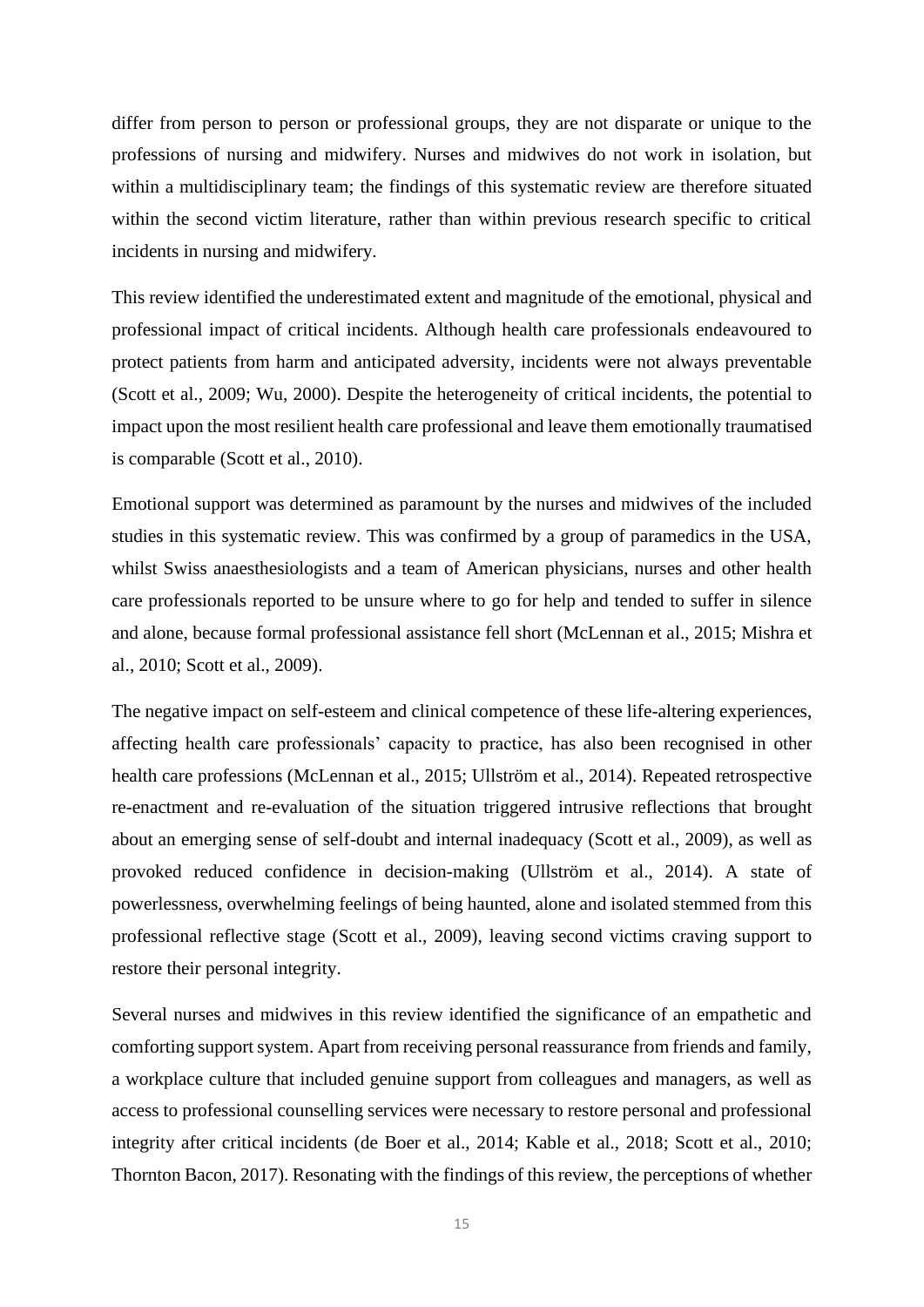formal support was sufficient was very individual and varied considerably in the literature. Whilst some second victims asserted that formal support was quite adequate, previous research suggests that overall, it was generally perceived as lacking or even completely non-existent (Healy & Tyrrell, 2013; Joesten, Cipparrone, Okuno-Jones, & DuBose, 2015; Scott et al., 2010; Ullström et al., 2014).

Reverberating with the findings of this systematic review, an unsupportive, negative work environment intensified the feelings of self-doubt and further fuelled the consuming threat to a professional future in health care (Joesten et al., 2015; Scott et al., 2009). Despite the evidence that debriefing helped to resolve post-incident stress, many health care professionals, including nurses and midwives, stated that they were never offered the opportunity to participate in it, and claimed that formal guidelines for debriefs were not in place at their organisation (Joesten et al., 2015; Piquette, Reeves, & LeBlanc, 2009).

The literature also illustrated the enduring nature of the impact on second victims and highlighted the need for those involved to find strategies to cope with the events (Kirby, Shakespeare-Finch, & Palk, 2011; Mealer et al., 2012b). The experience of living through the impact of a critical event has been described as long-lasting, producing an imprint of a permanent memory of the incident and caused anxiety about future incidents (McLennan et al., 2015).

How successful individuals moved-on after living through the experience of the event was highly unique and divergent in the literature (Lewis et al., 2015; Scott et al., 2009). Some nurses, physicians and other health care professionals continued their employment in the clinical area where the incident occurred and alleged that they have worked past their issues related to the event, whilst others seriously contemplated leaving their careers (Scott et al., 2009). Because research about the application of coping strategies in nursing and midwifery practice is scarce, lessons can be learned from the growing body of literature on second victims and the role of coping. For example, an Australian study which included a group of paramedics reported that some of the participants displayed maladaptive and ineffective coping mechanisms that often resulted in continuing symptoms of post-traumatic stress such as anxiety, sadness and depression, which contributed to their departure from the profession (Kirby et al., 2011). On the other hand, more favourable and adaptive coping mechanism and essential strategies were found in self-help, expressing emotions, seeking support and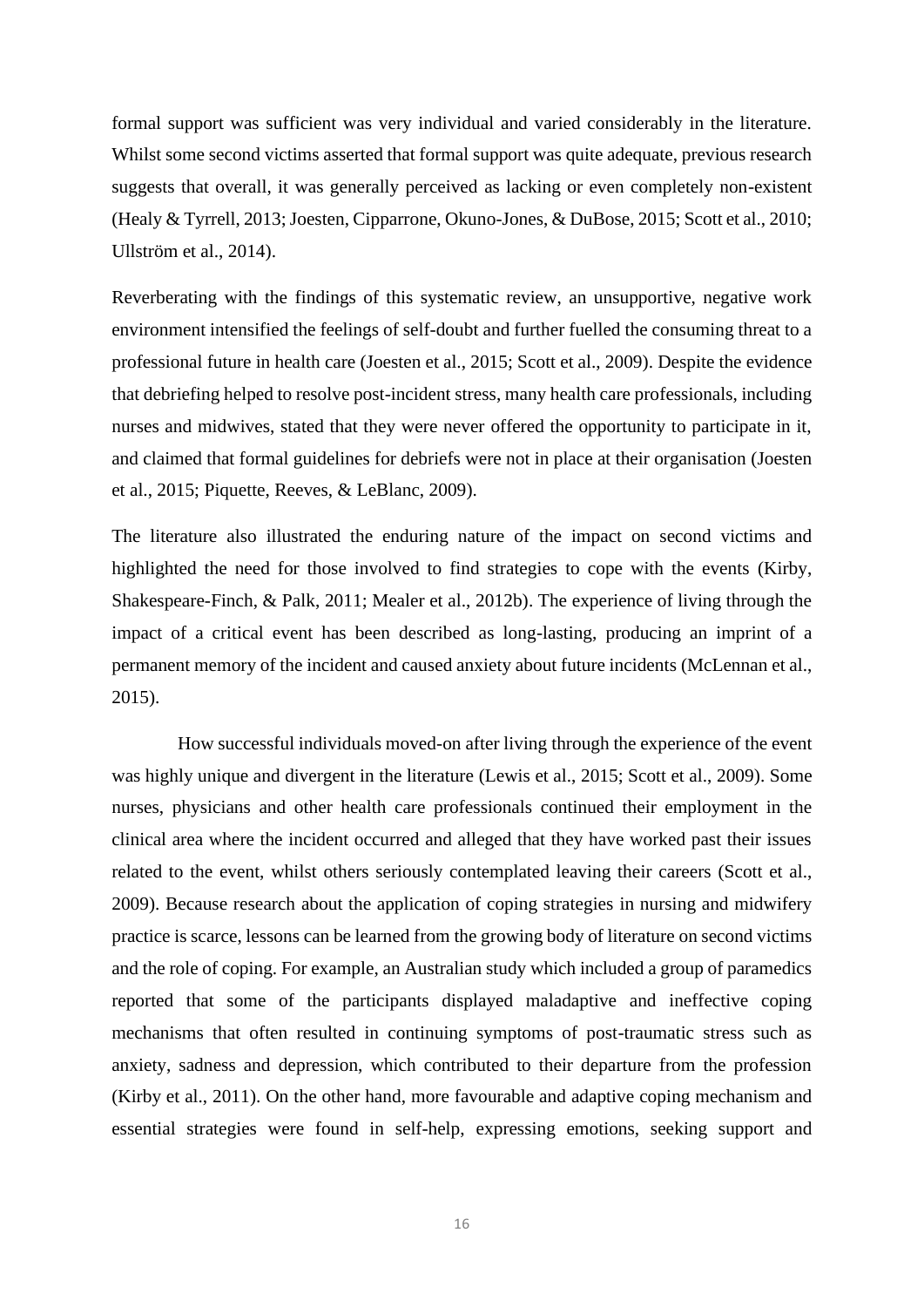understanding, as well as accepting that a problem might be relieved through an optimistic outlook and more affirmative reframing of the situation (Kirby et al., 2011).

The concept of professional burnout has been linked to the exposure to critical incidents in Canadian paramedics, as well as American acute care nurses, if emotional exhaustion and depersonalisation arose as a consequence of the traumatic experiences (Lewis et al., 2015). In spite of this, some second victims managed to survive the emotional fatigue and continued with their role in the clinical arena. Active coping methods and characteristics of resilience were successful for American ICU nurses in preventing a psychological overload following a trauma and enabled more positive adjustments (Mealer, Jones, & Moss, 2012a). Mealer et al. (2012a) argued that the traits of resilient ICU nurses as well as adaptive coping skills can be learned and could therefore serve as either a preventative measure or post-event strategy to assist health care professionals to thrive again in a tension-charged and highly stressful environment. A further coping strategy was highlighted by a group of researchers who interviewed physicians in the United States of America (USA), who described the notion of post-incident growth, instigated by the learning arising from the experience of a medical error (Plews-Ogan, Owens, & May, 2013). Their analysis identified that physicians incorporated new realities post-event and revised or expanded their view of themselves and how they practiced as a consequence (Plews-Ogan et al., 2013). The researchers claimed that the physicians approached their work in a way that enhanced patient safety as well as safeguarded their own fallibility by assimilating what they had learned from the incident (Plews-Ogan et al., 2013).

Previous research indicated that the workplace support offered was unsatisfactory for up to 85% of the physicians, nurses and midwives who took part in an Italian exploration of the path to recovery for second victims (Rinaldi et al., 2016). The participants described a clear disparity between their desired and the actual support received, and identified areas which could impact on their recovery including access to increased organisational support, a friendlier atmosphere at work and better counselling services (Rinaldi et al., 2016).

According to Scott and McCoig (2016), managers and targeted organisational support systems can positively influence outcomes for second victims by offering support and anticipatory guidance to alleviate the post-event suffering and address the needs of second victims. An example of how effective care has been achieved occurred at the Missouri University Health Care (MUHC) in the USA, through the implementation of a second victim support program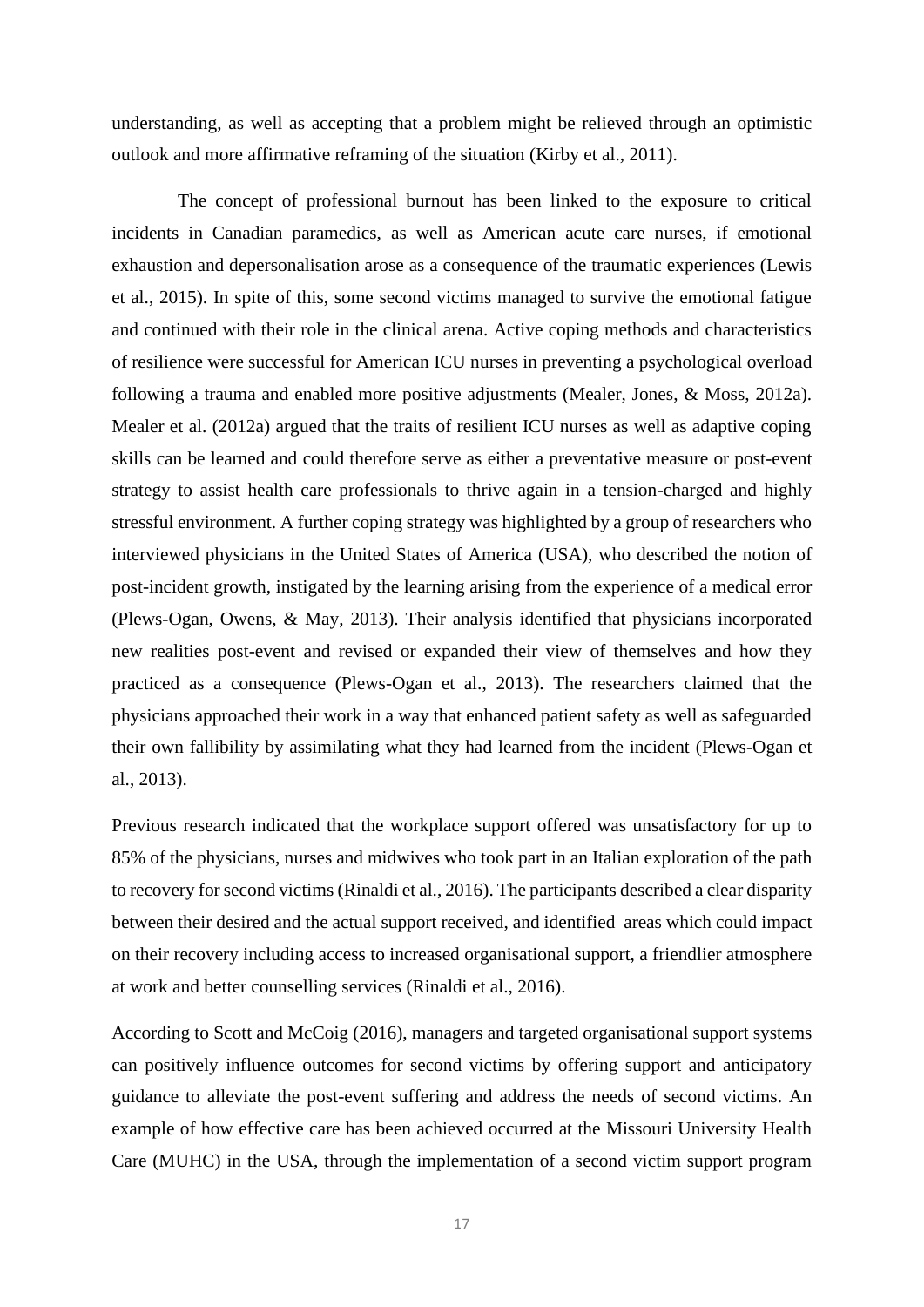that provides "care at the point of impact" to health care professionals (Scott & McCoig, 2016, p. 6). There is, however, sparse evidence in the international literature of the adaptive strategies applied specifically by nurses and midwives to continue their professional practice in clinical settings after their involvement in critical incidents.

There were limitations to several studies included in this literature review as the majority of participants volunteered to contribute to the studies or demonstrated an invested interest in the subject matter, with potential of self-selection bias (Allen & Palk, 2018; Clark & McLean, 2018; Kable et al., 2018; Thornton Bacon, 2017). Chan et al. (2018) reported recruitment difficulties and claimed that those least distressed may have had little interest in contributing to research related to critical incidents, while those who were most distressed refrained from participation because they feared exacerbation of their symptoms. Recall bias was also a factor due to the degree of detail recalled and the time elapsed since the incident (Clark & McLean, 2018; Kable et al., 2018; Thornton Bacon, 2017). However, the events had a profound effect on the nurses and midwives and most remembered significant particulars of them (Kable et al., 2018). This potentially limited the transferability of the findings to other clinical areas, institutions or populations (Ajri-Khameslou et al., 2017; Allen & Palk, 2018; Calvert & Benn, 2015; de Boer et al., 2014; Sheen et al., 2016), although significant lessons can be learned from the experiences of second victims of diverse professional backgrounds.

#### **4.1. Recommendations for future research**

Only 11 methodologically rigorous qualitative studies explored the experiences of nurses and midwives following critical incidents between 2013 and 2018. Whilst these studies highlighted the impact and need for support, not many specifically reported on the adaptive coping strategies which are thought to be beneficial in overcoming the enduring impact associated with incidents. Although there is evidence in the literature that describes a link between the application of adaptive coping skills in order to withstand the stressful work environment found mainly in ICU or ED, there is a distinct gap in the evidence that recognises the experiences of nurses and midwives who work in clinical areas other than critical or emergency care.

Further research into the needs of second victims should be conducted in order to build a more effective approach to the provision of and access to workplace support systems, as well as to reinforce the organisational leadership in relation to the management of staff involved in critical incidents. Such research has the potential to develop recommendations to inform health care organisation, education programs, individual nurses and midwives and potentially other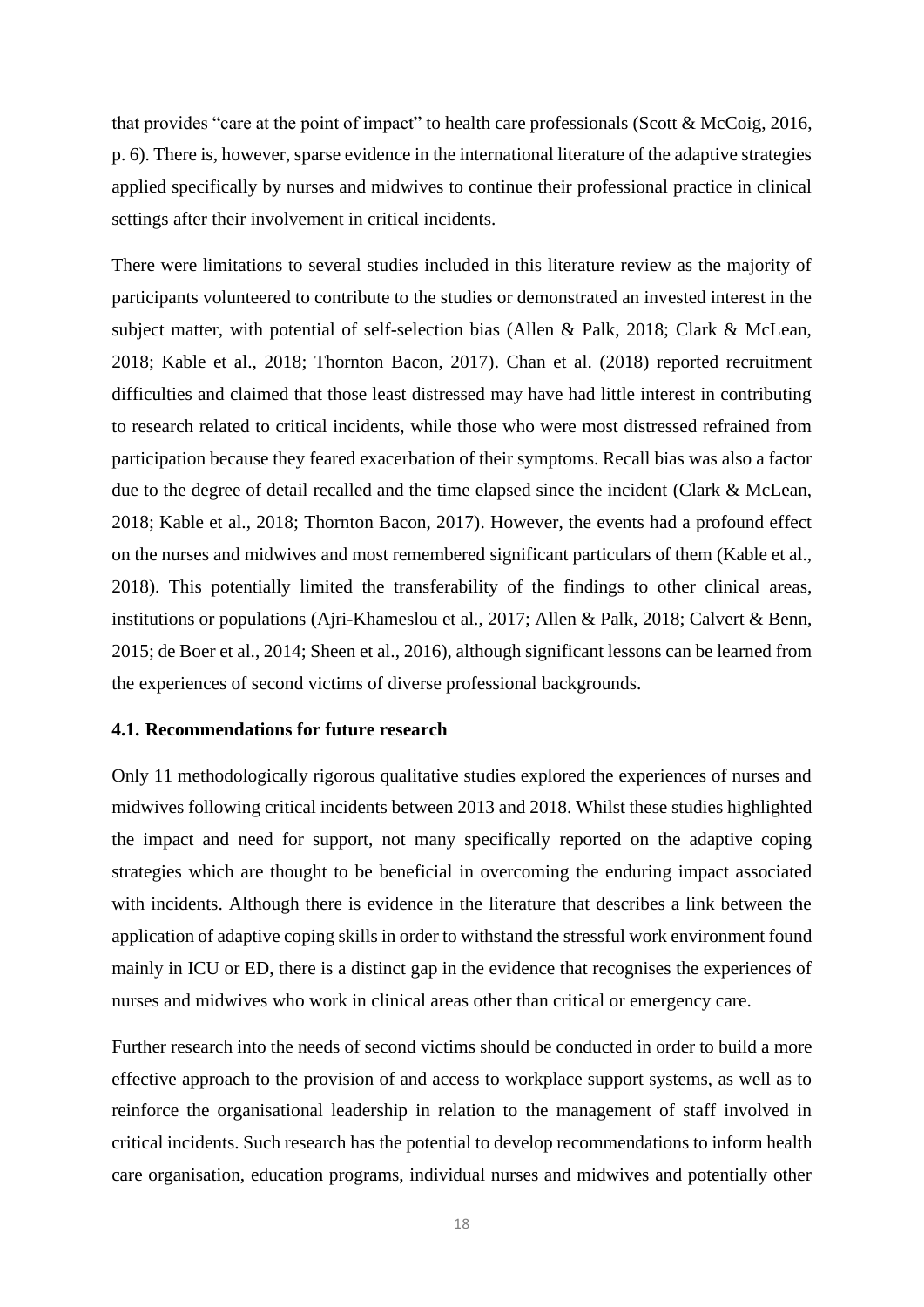health care professionals, to strengthen their ability to navigate the aftermath of critical incidents and reclaim the professional confidence indispensable to remain in the workforce.

#### **4.2. Limitations of the review**

Although the robust search strategy of this systematic review intended to locate and include all relevant publications related to the PICoS, unindexed or grey literature could have been unintentionally omitted. The search term "second victims" was not included in the PICoS to limit the population to nurses and midwives and avoid the inclusion of other professional groups such as physicians, surgeons, paramedics or respiratory technicians. The exclusion of quantitative studies, as well as non-English publications also potentially limited the reach of this systematic review. To ensure recency of the literature, a search parameter of five years was established, and the authors acknowledged that relevant previous publications may have been excluded as a result.

To minimise the potential limitations related to single-reviewer bias, the meta-synthesis by meta-aggregation underwent robust deliberation with all authors until consensus was reached. Most of the included studies took place within a particular health care setting, for example an ICU, ED or other specific ward, involving a small sample of participants that represented a specific sub-population of nurses and midwives, thus potentially limiting the transferability of the findings to other clinical areas.

## **5. CONCLUSION**

The findings from this systematic review highlighted the pervasive emotional, physical and professional impact of critical incidents, the nurses' and midwives' perceptions of available support systems, as well as their ability to process their experiences and move-on from the event. The discussion of the review findings identified a distinct gap in the current literature that would benefit from future research. Most of the available knowledge was derived mainly from nurses, midwives and other health care professionals, who worked in the specific areas of ICU and ED. Further research is required to gain understanding about the way in which nurses and midwives from a variety of non-critical clinical settings have been able to move-on after living through the impact of critical events, as well as how their future professional lives have been influenced by it. To support second victims of critical incidents to thrive within their profession and remain committed to high quality care, adaptive strategies that have been applied successfully by those involved should be explored and shared.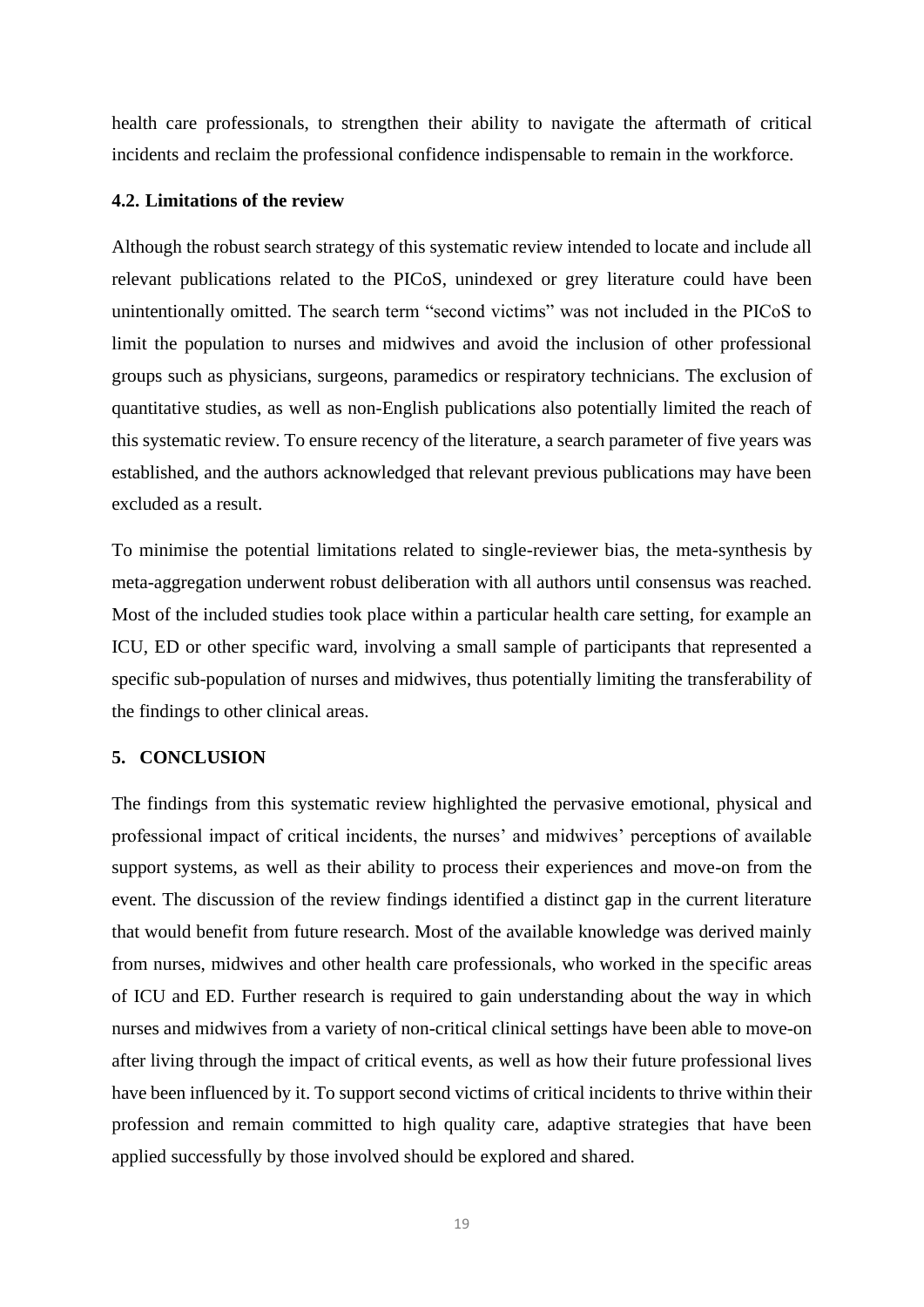## **6. Relevance to Clinical Practice**

This systematic review highlighted that the experience of critical incidents has a substantial psychological impact on second victims and potentially provokes intense emotional distress. Many health care professionals suffer harsh long-term effects detrimental to their professional practice. The magnitude and enduring nature of the emotional, physical and professional impact of critical incidents remains largely underestimated.

Second victims' perceptions of the adequacy of organisational, managerial and collegial support varied greatly and influenced the restoration of their personal and professional integrity as well as their ability to move-on.

# **6.1. What does this paper add to the wider global clinical community**

- This paper identifies a gap in current literature that explores strategies to build a more effective approach to the provision of and access to blame-free workplace support systems.
- It is important to explore these experiences so that health care organisations, managers and potentially other health care professionals better understand how to support those individuals involved.

## **7. Funding**

No funding was received for this systematic review.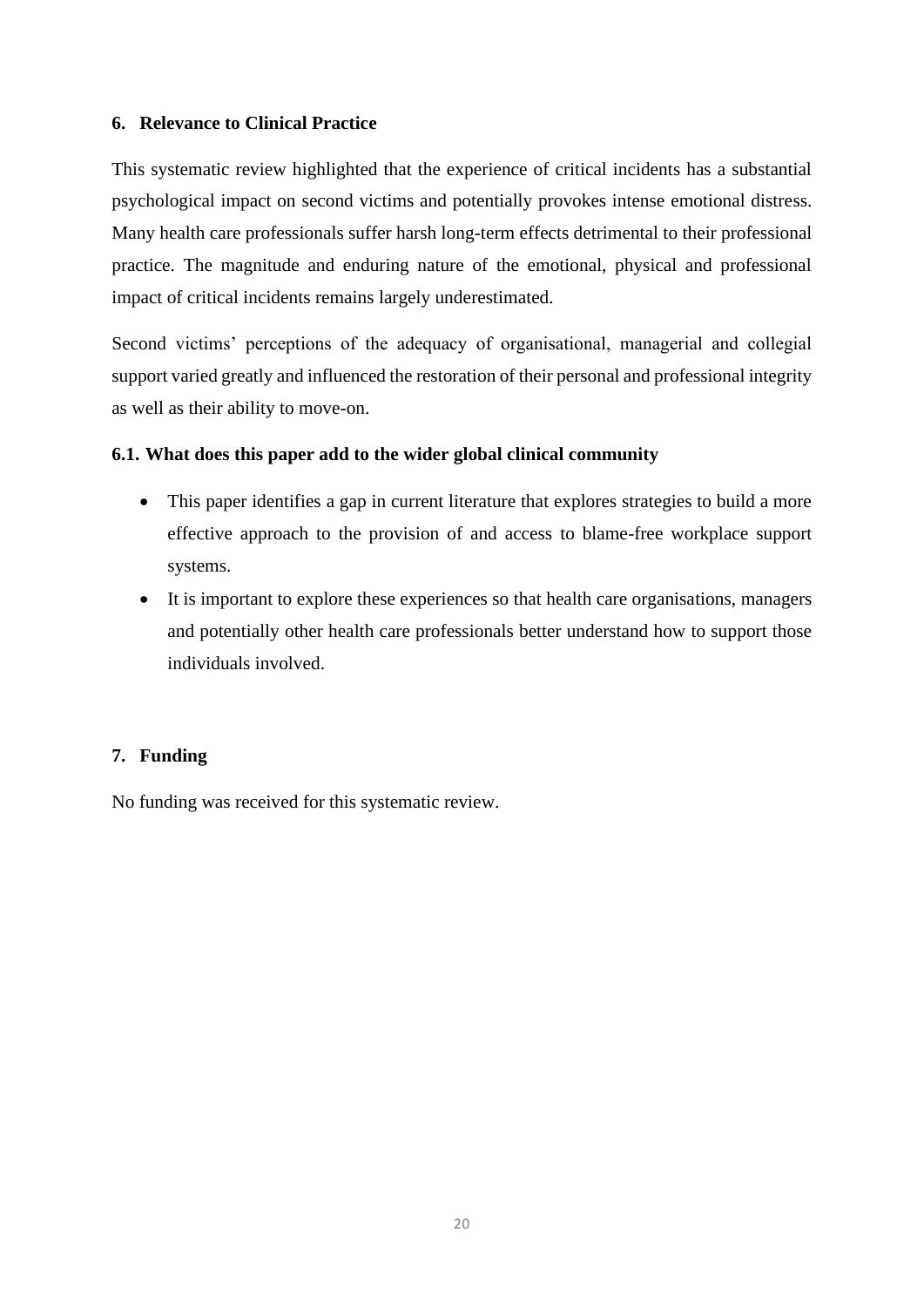#### **References**

- Ajri-Khameslou, M., Abbaszadeh, A., & Borhani, F. (2017). Emergency nurses as second victims of error. *Advanced Emergency Nursing Journal, 39*(1), 68-76. doi: 10.1097/TME.0000000000000133
- Allen, R. C., & Palk, G. (2018). Development of recommendations and guidelines for strengthening resilience in emergency department nurses. *Traumatology, 24*(2), 148-156. doi: 10.1037/trm0000141
- Aromataris, E., & Pearson, A. (2014). The systematic review: An overview. *American Journal of Nursing, 114*(3), 53-58. doi: 10.1097/01.NAJ.0000444496.24228.2c
- Aromataris, E., & Riitano, D. (2014). Constructing a search strategy and searching for evidence. *American Journal of Nursing, 114*(5), 49-56. doi: 10.1097/01.NAJ.0000446779.99522.f6
- Australian Government Department of Health. (2013). Review of the Australian Govenment health workforce program: Nursing and midwifery retention. Retrieved from [http://www.health.gov.au/internet/publications/publishing.nsf/Content/work-review](http://www.health.gov.au/internet/publications/publishing.nsf/Content/work-review-australian-government-health-workforce-programs-toc~chapter-7-nursing-midwifery-workforce%E2%80%93education-retention-sustainability~chapter-7-nursing-midwifery-retention)[australian-government-health-workforce-programs-toc~chapter-7-nursing-midwifery](http://www.health.gov.au/internet/publications/publishing.nsf/Content/work-review-australian-government-health-workforce-programs-toc~chapter-7-nursing-midwifery-workforce%E2%80%93education-retention-sustainability~chapter-7-nursing-midwifery-retention)[workforce%E2%80%93education-retention-sustainability~chapter-7-nursing-midwifery](http://www.health.gov.au/internet/publications/publishing.nsf/Content/work-review-australian-government-health-workforce-programs-toc~chapter-7-nursing-midwifery-workforce%E2%80%93education-retention-sustainability~chapter-7-nursing-midwifery-retention)[retention](http://www.health.gov.au/internet/publications/publishing.nsf/Content/work-review-australian-government-health-workforce-programs-toc~chapter-7-nursing-midwifery-workforce%E2%80%93education-retention-sustainability~chapter-7-nursing-midwifery-retention)
- Calvert, I., & Benn, C. (2015). Trauma and the effects on the midwife. *International Journal of Childbirth, 5*(2), 100-112. doi: 10.1891/2156-5287.5.2.100
- Cauldwell, M., Chappell, L. C., Murtagh, G., & Bewley, S. (2015). Learning about maternal death and grief in the profession: A pilot qualitative study. *Acta Obstetricia Et Gynecologica Scandinavica, 94*(12), 1346-1353. doi: 10.1111/aogs.12760
- Chan, S. T., Khong, B. P. C., Pei Lin Tan, L., He, H. G., & Wang, W. (2018). Experiences of Singapore nurses as second victims: A qualitative study. *Nursing & Health Sciences, 20*(2), 165-172. doi: 10.1111/nhs.12397
- Clark, R., & McLean, C. (2018). The professional and personal debriefing needs of ward based nurses after involvement in a cardiac arrest: An explorative qualitative pilot study. *Intensive & Critical Care Nursing, 47*, 78-84. doi: 10.1016/j.iccn.2018.03.009
- Committee on Publication Ethics. (2020). Code of conduct for editors. Retrieved from <https://publicationethics.org/>
- de Boer, J., Lok, A., van't Verlaat, E., Duivenvoorden, H. J., Bakker, A. B., & Smit, B. J. (2011). Workrelated critical incidents in hospital-based health care providers and the risk of post-traumatic stress symptoms, anxiety, and depression: A meta-analysis. *Social Science & Medicine, 73*(2), 316-326. doi: 10.1016/j.socscimed.2011.05.009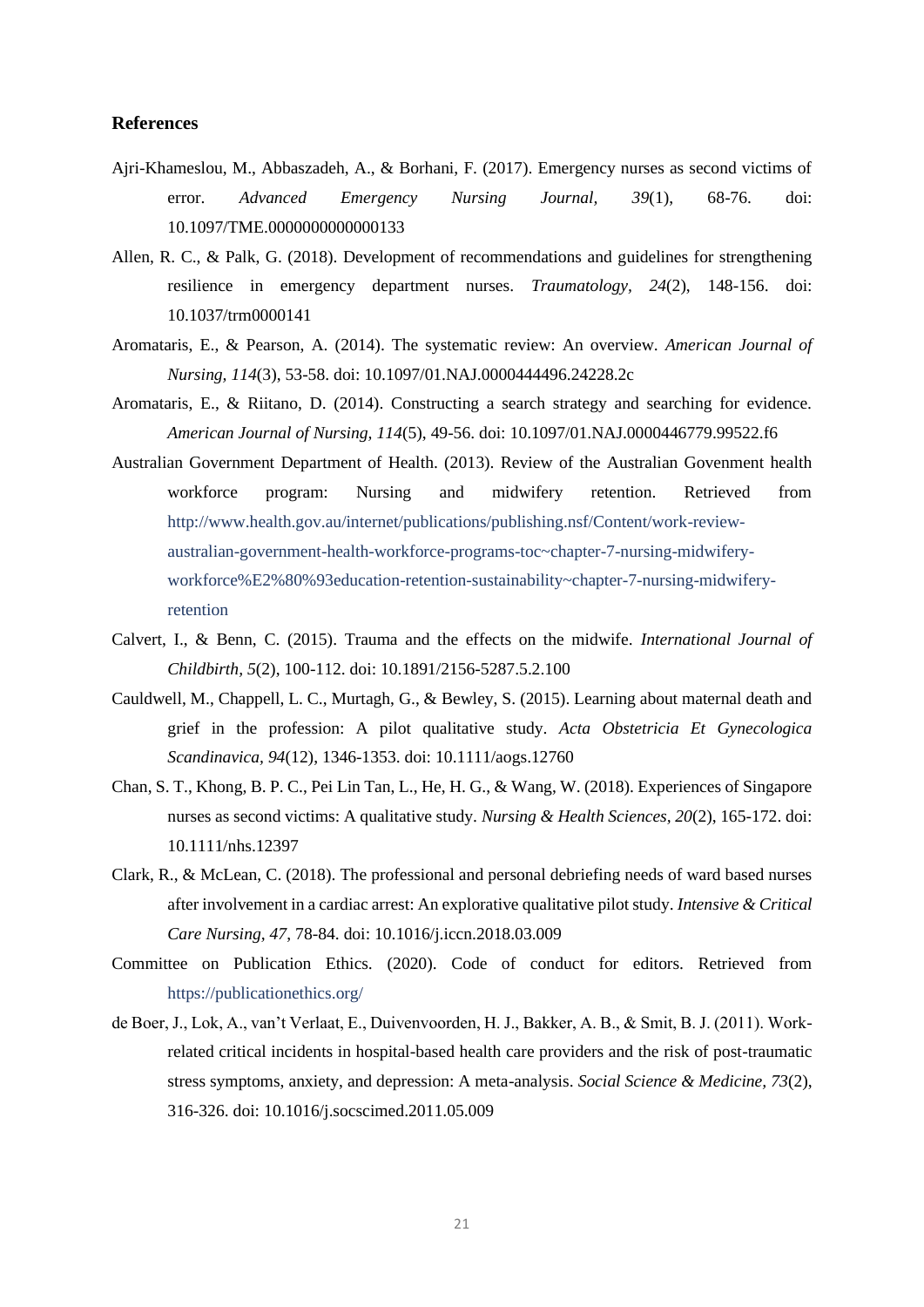- de Boer, J., van Rikxoort, S., Bakker, A. B., & Smit, B. J. (2014). Critical incidents among intensive care unit nurses and their need for support: explorative interviews. *Nursing in Critical Care, 19*(4), 166-174. doi: 10.1111/nicc.12020
- Delacroix, R. (2017). Exploring the experience of nurse practitioners who have committed medical errors: A phenomenological approach. *Journal of the American Association of Nurse Practitioners, 29*(7), 403-409. doi: 10.1002/2327-6924.12468
- Ferrús, L., Silvestre, C., Olivera, G., & Mira, J. J. (2016). Qualitative study about the experiences of colleagues of health professionals involved in an adverse event. *Journal of Patient Safety, 00*(00), 1-8. doi: 10.1097/PTS.0000000000000309
- Hannes, K., Petry, K., & Heyvaert, M. (2018). The meta-aggregative approach to qualitative evidence synthesis: A worked example on experiences of pupils with special educational needs in inclusive education. *International journal of research & method in education, 41*(3), 291-305. doi: 10.1080/1743727X.2017.1299124
- Health Workforce Australia. (2014). Australia's future health workforce nurses overview. Retrieved from

[https://www.health.gov.au/internet/main/publishing.nsf/Content/34AA7E6FDB8C16AACA2](https://www.health.gov.au/internet/main/publishing.nsf/Content/34AA7E6FDB8C16AACA257D9500112F25/$File/AFHW%20-%20Nurses%20overview%20report.pdf) [57D9500112F25/\\$File/AFHW%20-%20Nurses%20overview%20report.pdf](https://www.health.gov.au/internet/main/publishing.nsf/Content/34AA7E6FDB8C16AACA257D9500112F25/$File/AFHW%20-%20Nurses%20overview%20report.pdf)

- Healy, S., & Tyrrell, M. (2013). Importance of debriefing following critical incidents. *Emergency Nurse, 20*(10), 32-37.
- International Committee of Medical Journal Editors. (2019). Recommendations for the conduct, reporting, editing, and publication of scholarly work in medical journals. Retrieved from <http://www.icmje.org/>
- Joanna Briggs Institute. (2018). System for the unified management, assessment and review of information, software for the systematic review of literature (JBI SUMARI). Retrieved from <http://joannabriggs.org/>
- Joesten, L., Cipparrone, N., Okuno-Jones, S., & DuBose, E. R. (2015). Assessing the perceived level of institutional support for the second victim after a patient safety event. *Journal of Patient Safety, 11*(2), 73-78. doi: 10.1097/PTS.0000000000000060
- Kable, A., Kelly, B., & Adams, J. (2018). Effects of adverse events in health care on acute care nurses in an Australian context: A qualitative study. *Nursing & Health Sciences, 20*(2), 238-246. doi: 10.1111/nhs.12409
- Kirby, R., Shakespeare-Finch, J., & Palk, G. (2011). Adaptive and maladaptive coping strategies predict posttrauma outcomes in ambulance personnel. *Traumatology, 17*(4), 25-34. doi: 10.1177/1534765610395623
- Laurent, A., Aubert, L., Chahraoui, K., Bioy, A., Mariage, A., Quenot, J.-P., & Capellier, G. (2014). Error in intensive care: Psychological repercussions and defense mechanisms among health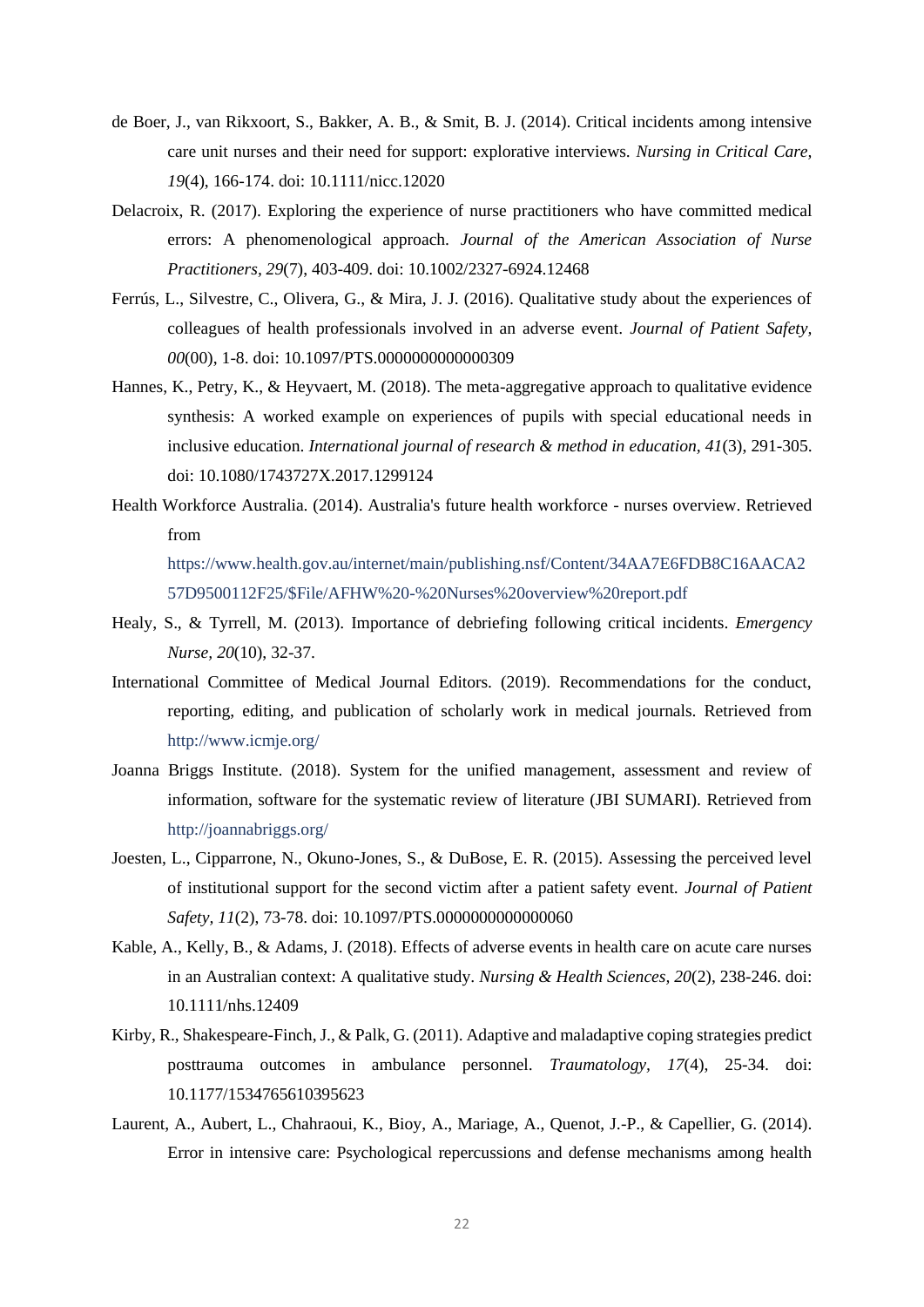professionals. *Critical Care Medicine, 42*(11), 2370-2378. doi: 10.1097/CCM.0000000000000508

- Lewis, E. J., Baernholdt, M. B., Yan, G., & Guterbock, T. G. (2015). Relationship of adverse events and support to RN burnout. *Journal of Nursing Care Quality, 30*(2), 144-152. doi: 10.1097/NCQ.0000000000000084
- Matandela, M., & Matlakala, M. C. (2016). Nurses' experiences of inpatients suicide in a general hospital. *Health SA Gesondheid, 21*(1), 54-59. doi: 10.1016/j.hsag.2015.10.001
- Mayer, D. D. M., & Hamilton, M. (2018). Critical incidents in health care. *MEDSURG Nursing, 27*(4), 231-237.
- McLennan, S. R., Engel‐Glatter, S., Meyer, A. H., Schwappach, D. L. B., Scheidegger, D. H., & Elger, B. S. (2015). The impact of medical errors on Swiss anaesthesiologists: A cross‐sectional survey. *Acta Anaesthesiologica Scandinavica, 59*(8), 990-998. doi: 10.1111/aas.12517
- Mealer, M., Jones, J., & Moss, M. (2012a). A qualitative study of resilience and posttraumatic stress disorder in United States ICU nurses. *Intensive Care Medicine, 38*(9), 1445-1451. doi: 10.1007/s00134-012-2600-6
- Mealer, M., Jones, J., Newman, J., McFann, K. K., Rothbaum, B., & Moss, M. (2012b). The presence of resilience is associated with a healthier psychological profile in intensive care unit (ICU) nurses: Results of a national survey. *International Journal of Nursing Studies, 49*(3), 292-299. doi: 10.1016/j.ijnurstu.2011.09.015
- Mishra, S., Goebert, D., Char, E., Dukes, P., & Ahmed, I. (2010). Trauma exposure and symptoms of post-traumatic stress disorder in emergency medical services personnel in Hawaii. *Emergency Medicine Journal EMJ, 27*(9), 708-711. doi: 10.1136/emj.2009.080622
- Moher, D., Liberati, A., Tetzlaff, J., & Altman, D. G. (2009). The PRISMA Group. Preferred reporting items for systematic reviews and meta-analyses: The PRISMA statement. *PLoS medicine, 6*(7), e1000097. doi: 10.1371/journal.pmed.1000097
- Mohsenpour, M., Hosseini, M., Abbaszadeh, A., Shahboulaghi, F. M., & Khankeh, H. (2018). Iranian nurses' experience of "being a wrongdoer": A phenomenological study. *Nursing Ethics, 25*(5), 653-664. doi: 10.1177/0969733016660880
- Munn, Z., Porritt, K., Lockwood, C., Aromataris, E., & Pearson, A. (2014a). Establishing confidence in the output of qualitative research synthesis: The ConQual approach. *BMC Medical Research Methodology, 14*(1), NA. doi: 14:108
- Munn, Z., Tufanaru, C., & Aromataris, E. (2014b). Data extraction and synthesis. *American Journal of Nursing, 114*(7), 49-54. doi: 10.1097/01.NAJ.0000451683.66447.89
- Ndikwetepo, M. N., & Strumpher, N. (2017). Midwives' experiences of stress due to emergency childbirths in a Namibian regional hospital. *Africa Journal of Nursing & Midwifery, 19*(1), 105- 117. doi: 10.25159/2520-5293/807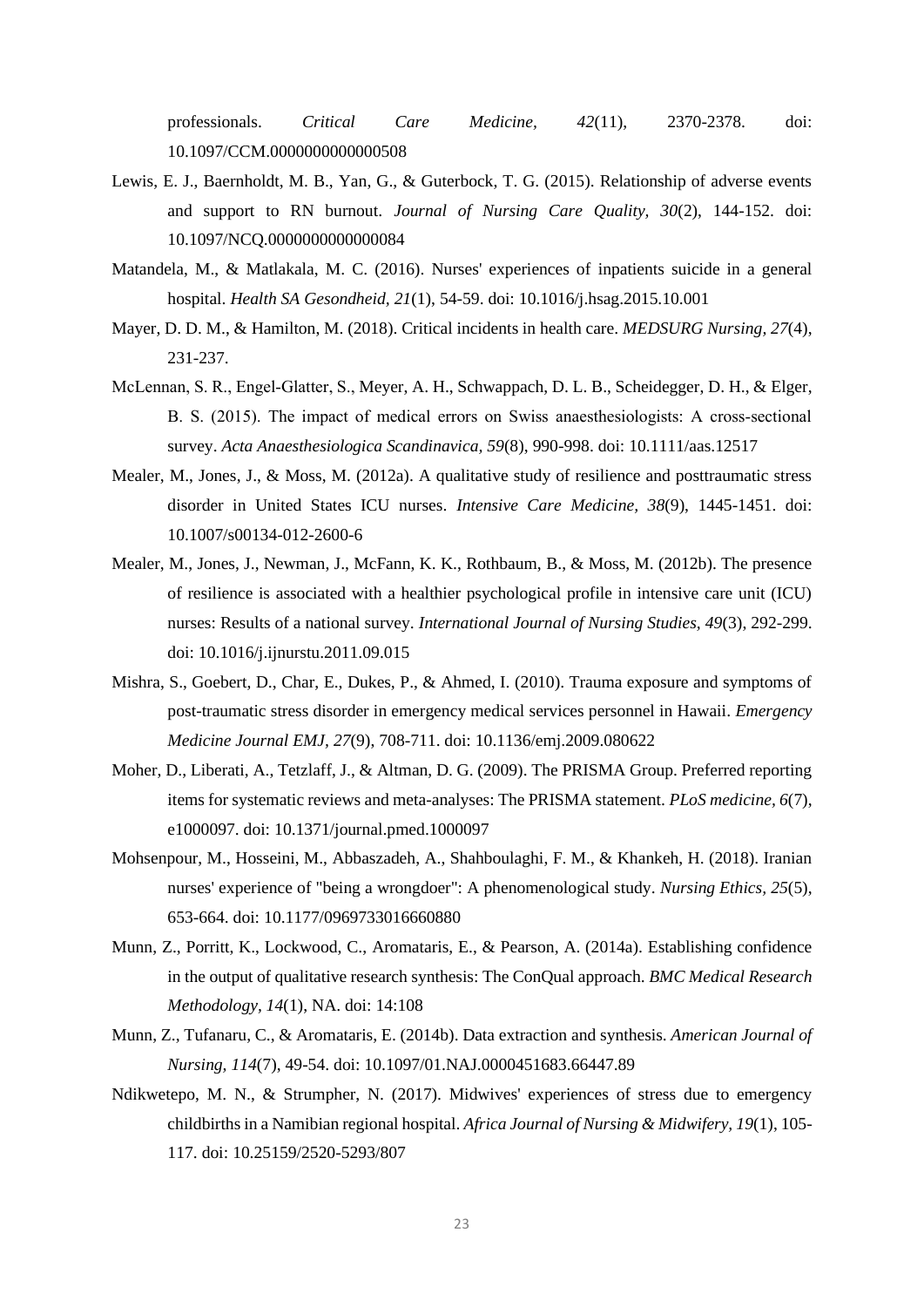- Piquette, D., Reeves, S., & LeBlanc, V. R. (2009). Interprofessional intensive care unit team interactions and medical crises: A qualitative study. *Journal of Interprofessional Care, 23*(3), 273-285. doi: 10.1080/13561820802697818
- Plews-Ogan, M., Owens, J. E., & May, N. B. (2013). Wisdom through adversity: Learning and growing in the wake of an error. *Patient Education and Counseling, 91*(2), 236-242. doi: 10.1016/j.pec.2012.12.006
- Porritt, K., Gomersall, J., & Lockwood, C. (2014). JBI's systematic reviews: Study selection and critical appraisal. *American Journal of Nursing, 114*(6), 47-52. doi: 10.1097/01.NAJ.0000450430.97383.64
- Rinaldi, C., Leigheb, F., Vanhaecht, K., Donnarumma, C., & Panella, M. (2016). Becoming a "second victim" in health care: Pathway of recovery after adverse event. *Revista De Calidad Asistencial: Organo De La Sociedad Espanola De Calidad Asistencial, 31*(2), 11-19. doi: 10.1016/j.cali.2016.05.001
- Robertson-Malt, S. (2014). Presenting and interpreting findings. *American Journal of Nursing, 114*(8), 49-54. doi: 10.1097/01.NAJ.0000453044.01124.59
- Sato, M. (2015). *Nurse experiences of grief and coping in the intensive care unit.* (3723086 D.N.P.), The University of Arizona. Retrieved from [http://ezproxy.ecu.edu.au/login?url=https://search.proquest.com/docview/1722048364?accou](http://ezproxy.ecu.edu.au/login?url=https://search.proquest.com/docview/1722048364?accountid=10675) [ntid=10675](http://ezproxy.ecu.edu.au/login?url=https://search.proquest.com/docview/1722048364?accountid=10675)
- Scott, S. D., Hirschinger, L. E., Cox, K. R., McCoig, M., Brandt, J., & Hall, L. W. (2009). The natural history of recovery for the healthcare provider "second victim" after adverse patient events. *Quality & Safety in Health Care, 18*(5), 325-330. doi: 10.1136/qshc.2009.032870
- Scott, S. D., Hirschinger, L. E., Cox, K. R., McCoig, M., Hahn-Cover, K., Epperly, K. M., . . . Hall, L. W. (2010). Caring for our own: Deploying a systemwide second victim rapid response team. *Joint Commission Journal on Quality and Safety, 36*(5), 233-240. doi: 10.1016/S1553- 7250(10)36038-7
- Scott, S. D., & McCoig, M. M. (2016). Care at the point of impact: Insights into the second-victim experience. *Journal of Healthcare Risk Management, 35*(4), 6-13. doi: 10.1002/jhrm.21218
- Sheen, K., Spiby, H., & Slade, P. (2016). The experience and impact of traumatic perinatal event experiences in midwives: A qualitative investigation. *International Journal of Nursing Studies, 53*, 61-72. doi: 10.1016/j.ijnurstu.2015.10.003
- Souza, M. T. d., Silva, M. D. d., & Carvalho, R. d. (2010). Integrative review: What is it? How to do it? *Einstein (São Paulo), 8*(1), 102-106. doi: 10.1590/S1679-45082010RW1134
- Stern, C., Jordan, Z., & McArthur, A. (2014). Developing the review question and inclusion criteria. *American Journal of Nursing, 114*(4), 53-56. doi: 10.1097/01.NAJ.0000445689.67800.86